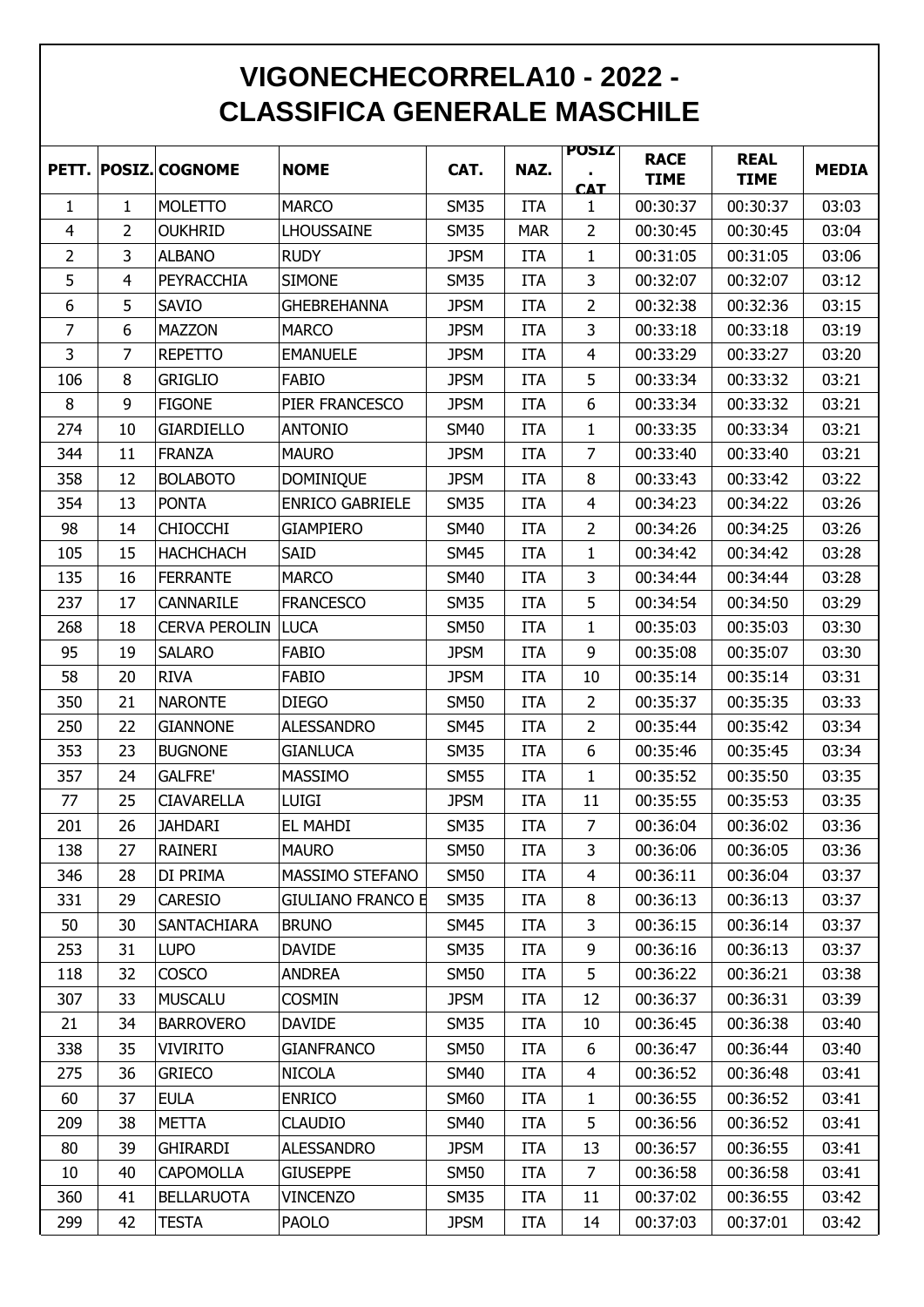| 6<br>44<br><b>BADYVSKVI</b><br>03:44<br>230<br><b>DMYTRO</b><br><b>SM40</b><br><b>ITA</b><br>00:37:30<br>00:37:27<br>122<br>45<br><b>GIRARDI</b><br><b>JPSM</b><br>15<br>03:45<br><b>PAOLO</b><br><b>ITA</b><br>00:37:36<br>00:37:31<br>126<br><b>CESARE</b><br><b>STEFANO</b><br><b>SM60</b><br>$\overline{2}$<br>00:37:41<br>00:37:37<br>03:46<br>46<br><b>ITA</b><br>8<br>47<br>277<br><b>MEOLI</b><br><b>MAURIZIO</b><br><b>SM50</b><br>00:37:42<br>00:37:40<br>03:46<br><b>ITA</b><br>$\overline{7}$<br>323<br>48<br>AMBROSINO<br><b>SM40</b><br><b>ITA</b><br>00:37:45<br>00:37:44<br>03:46<br><b>GIACOMO</b><br>179<br>49<br><b>SILVESTRO</b><br><b>IGNAZIO</b><br><b>SM45</b><br>$\overline{4}$<br>00:37:45<br>00:37:43<br>03:46<br><b>ITA</b><br>12<br>335<br>50<br><b>PALUMBO</b><br><b>ANTONIO</b><br><b>SM35</b><br>00:37:47<br>00:37:45<br>03:46<br><b>ITA</b><br>51<br><b>GERACE</b><br><b>JPSM</b><br>16<br>03:46<br>108<br><b>SIMONE</b><br><b>ITA</b><br>00:37:50<br>00:37:46<br>255<br>52<br><b>MARZOCCA</b><br><b>RAFFAELE</b><br><b>SM35</b><br>13<br>00:37:56<br>00:37:50<br>03:47<br><b>ITA</b><br>8<br>53<br>72<br>VANTAGGIATO<br><b>FRANCESCO</b><br><b>SM40</b><br>00:38:01<br>00:38:00<br>03:48<br><b>ITA</b><br>$\overline{2}$<br>97<br>54<br><b>SCALICI</b><br><b>SM55</b><br>00:38:03<br>03:48<br><b>VINCENZO</b><br><b>ITA</b><br>00:38:00<br>5<br>55<br><b>CHIERA</b><br><b>SM45</b><br>03:48<br>303<br><b>FRANCO</b><br><b>ITA</b><br>00:38:06<br>00:38:06<br>17<br>345<br>56<br><b>GRILLO</b><br><b>MICHELE</b><br><b>JPSM</b><br>00:38:08<br>00:38:02<br>03:48<br><b>ITA</b><br>57<br><b>SM35</b><br>14<br>03:49<br>369<br><b>PADOVANO</b><br><b>MATTEO</b><br><b>ITA</b><br>00:38:16<br>00:38:13<br>58<br><b>SM45</b><br>6<br>03:49<br>295<br><b>BORETTO</b><br><b>GIANMARCO</b><br><b>ITA</b><br>00:38:17<br>00:38:15<br>$\overline{7}$<br>59<br>48<br><b>RANDAZZO</b><br><b>MAURO FRANCESCO</b><br><b>SM45</b><br>00:38:25<br>00:38:19<br>03:50<br><b>ITA</b><br>9<br><b>GIODA</b><br>03:50<br>251<br>60<br><b>PAOLO</b><br><b>SM40</b><br>00:38:26<br>00:38:24<br><b>ITA</b><br>3<br>266<br>61<br><b>VINESIA</b><br><b>CORRADO</b><br><b>SM55</b><br>00:38:30<br>00:38:28<br>03:50<br><b>ITA</b><br>9<br>376<br>62<br><b>DESCALZO</b><br><b>FEDERICO</b><br><b>SM50</b><br>00:38:31<br>00:38:25<br>03:51<br><b>ITA</b><br>63<br>03:51<br>83<br><b>GAMBINO</b><br><b>SM50</b><br>10<br>00:38:36<br>00:38:34<br><b>FRANCESCO</b><br><b>ITA</b><br>321<br>64<br>PORTIGLIATTI PRMARCO<br><b>SM35</b><br>15<br>00:38:43<br>00:38:39<br>03:52<br><b>ITA</b><br>$\overline{4}$<br>65<br>03:52<br>71<br>RIBETTO<br><b>MASSIMO</b><br><b>SM55</b><br><b>ITA</b><br>00:38:49<br>00:38:47<br>03:53<br>76<br>66<br><b>ATTAMANTE</b><br><b>VINCENZO</b><br><b>JPSM</b><br>18<br>00:38:54<br>00:38:53<br><b>ITA</b><br>107<br>67<br><b>STRANIERI</b><br>COSIMO<br><b>JPSM</b><br>19<br>00:38:56<br>00:38:53<br>03:53<br><b>ITA</b><br>8<br>181<br>68<br><b>BISIGNANI</b><br><b>ANTONIO</b><br><b>SM45</b><br>00:39:05<br>00:39:03<br>03:54<br><b>ITA</b><br><b>CEFOLA</b><br>348<br>69<br><b>ARMANDO</b><br><b>SM35</b><br>16<br>00:39:08<br>00:39:03<br>03:54<br><b>ITA</b><br>70<br><b>RUSSO</b><br>9<br><b>PAOLO</b><br><b>SM45</b><br>00:39:09<br>00:39:08<br>03:54<br>119<br><b>LUCA</b><br>10<br>00:39:15<br>00:39:14<br>03:55<br>67<br>71<br>ZANOTTI<br><b>SM45</b><br><b>ITA</b><br>196<br>72<br>DI PALMA<br><b>SM40</b><br>00:39:20<br>00:39:16<br>03:55<br><b>EMANUELE</b><br><b>ITA</b><br>10<br>327<br>73<br>SANTAGOSTINO<br><b>LUCA</b><br>00:39:38<br>00:39:31<br>03:57<br><b>SM40</b><br><b>ITA</b><br>11<br><b>CASU</b><br><b>ROBERTO</b><br>12<br>00:39:40<br>00:39:35<br>326<br>74<br><b>SM40</b><br>03:57<br><b>ITA</b><br>75<br><b>COLTELLA</b><br><b>SM50</b><br>00:39:43<br>00:39:36<br>351<br><b>ALESSANDRO</b><br><b>ITA</b><br>11<br>03:58<br>212<br>76<br><b>ORMANDO</b><br><b>ALESSANDRO</b><br><b>SM40</b><br>13<br>00:39:44<br>00:39:44<br>03:58<br><b>ITA</b><br>77<br>11<br>151<br><b>CASCONE</b><br><b>ROBERTO</b><br><b>SM45</b><br><b>ITA</b><br>00:39:46<br>00:39:44<br>03:58<br><b>SM40</b><br>00:39:50<br>264<br>78<br><b>VALFRE'</b><br>OTTAVIO ANDREA<br><b>ITA</b><br>14<br>00:39:46<br>03:58<br><b>MUSSO</b><br>329<br>79<br><b>COSTANTE</b><br><b>SM45</b><br>12<br>00:39:52<br>00:39:51<br>03:59<br><b>ITA</b><br>5<br>23<br><b>FALCO</b><br>80<br><b>GUALTIERO</b><br><b>SM55</b><br><b>ITA</b><br>00:39:53<br>00:39:52<br>03:59<br>00:39:57<br>00:39:55<br>03:59<br>78<br>81<br><b>POZZATO</b><br><b>EDOARDO</b><br><b>JPSM</b><br><b>ITA</b><br>20<br><b>RE</b><br>218<br>82<br>LUIGI<br><b>SM50</b><br>12<br>00:39:58<br>00:39:54<br>03:59<br><b>ITA</b><br>6<br>83<br><b>ZOPPI</b><br>00:40:00<br>287<br><b>ALDO</b><br><b>SM55</b><br><b>ITA</b><br>00:39:57<br>03:59<br>170<br>84<br><b>MENUSAN</b><br><b>LORIS</b><br><b>SM50</b><br>13<br>00:40:02<br>00:39:55<br>04:00<br><b>ITA</b><br>85<br><b>BUCCA</b><br>21<br>00:39:59<br>04:00<br>128<br><b>SIMONE</b><br><b>JPSM</b><br>00:40:05<br><b>ITA</b><br><b>FERRARO</b><br>13<br>272<br>86<br><b>MATTEO</b><br><b>SM45</b><br><b>ITA</b><br>00:40:06<br>00:40:02<br>04:00<br>00:40:25<br>00:40:21<br>87<br><b>ALLASIA</b><br><b>JPSM</b><br>22<br>04:02<br>111<br><b>GIANLUCA</b><br><b>ITA</b><br>19<br>88<br>14<br><b>GRAGLIA</b><br><b>ENZO</b><br><b>SM50</b><br>00:40:26<br>00:40:24<br>04:02<br><b>ITA</b><br>41<br>89<br>D'APRILE<br><b>GIUSEPPE</b><br><b>SM45</b><br>14<br>00:40:29<br>00:40:25<br>04:02<br><b>ITA</b> | 325 | 43 | <b>BOSIO</b>  | <b>TOMMASO</b> | AM          | <b>ITA</b> | 1  | 00:37:18 | 00:37:17 | 03:43 |
|---------------------------------------------------------------------------------------------------------------------------------------------------------------------------------------------------------------------------------------------------------------------------------------------------------------------------------------------------------------------------------------------------------------------------------------------------------------------------------------------------------------------------------------------------------------------------------------------------------------------------------------------------------------------------------------------------------------------------------------------------------------------------------------------------------------------------------------------------------------------------------------------------------------------------------------------------------------------------------------------------------------------------------------------------------------------------------------------------------------------------------------------------------------------------------------------------------------------------------------------------------------------------------------------------------------------------------------------------------------------------------------------------------------------------------------------------------------------------------------------------------------------------------------------------------------------------------------------------------------------------------------------------------------------------------------------------------------------------------------------------------------------------------------------------------------------------------------------------------------------------------------------------------------------------------------------------------------------------------------------------------------------------------------------------------------------------------------------------------------------------------------------------------------------------------------------------------------------------------------------------------------------------------------------------------------------------------------------------------------------------------------------------------------------------------------------------------------------------------------------------------------------------------------------------------------------------------------------------------------------------------------------------------------------------------------------------------------------------------------------------------------------------------------------------------------------------------------------------------------------------------------------------------------------------------------------------------------------------------------------------------------------------------------------------------------------------------------------------------------------------------------------------------------------------------------------------------------------------------------------------------------------------------------------------------------------------------------------------------------------------------------------------------------------------------------------------------------------------------------------------------------------------------------------------------------------------------------------------------------------------------------------------------------------------------------------------------------------------------------------------------------------------------------------------------------------------------------------------------------------------------------------------------------------------------------------------------------------------------------------------------------------------------------------------------------------------------------------------------------------------------------------------------------------------------------------------------------------------------------------------------------------------------------------------------------------------------------------------------------------------------------------------------------------------------------------------------------------------------------------------------------------------------------------------------------------------------------------------------------------------------------------------------------------------------------------------------------------------------------------------------------------------------------------------------------------------------------------------------------------------------------------------------------------------------------------------------------------------------------------------------------------------------------------------------------------------------------------------------------------------------------------------------------------------------------------------------------------------------------------------------------------------------------------------------------------------------------------------------------------------------------------------------------------------------------------------------------------------------------------------------------------------------------------------------------|-----|----|---------------|----------------|-------------|------------|----|----------|----------|-------|
|                                                                                                                                                                                                                                                                                                                                                                                                                                                                                                                                                                                                                                                                                                                                                                                                                                                                                                                                                                                                                                                                                                                                                                                                                                                                                                                                                                                                                                                                                                                                                                                                                                                                                                                                                                                                                                                                                                                                                                                                                                                                                                                                                                                                                                                                                                                                                                                                                                                                                                                                                                                                                                                                                                                                                                                                                                                                                                                                                                                                                                                                                                                                                                                                                                                                                                                                                                                                                                                                                                                                                                                                                                                                                                                                                                                                                                                                                                                                                                                                                                                                                                                                                                                                                                                                                                                                                                                                                                                                                                                                                                                                                                                                                                                                                                                                                                                                                                                                                                                                                                                                                                                                                                                                                                                                                                                                                                                                                                                                                                                                                               |     |    |               |                |             |            |    |          |          |       |
|                                                                                                                                                                                                                                                                                                                                                                                                                                                                                                                                                                                                                                                                                                                                                                                                                                                                                                                                                                                                                                                                                                                                                                                                                                                                                                                                                                                                                                                                                                                                                                                                                                                                                                                                                                                                                                                                                                                                                                                                                                                                                                                                                                                                                                                                                                                                                                                                                                                                                                                                                                                                                                                                                                                                                                                                                                                                                                                                                                                                                                                                                                                                                                                                                                                                                                                                                                                                                                                                                                                                                                                                                                                                                                                                                                                                                                                                                                                                                                                                                                                                                                                                                                                                                                                                                                                                                                                                                                                                                                                                                                                                                                                                                                                                                                                                                                                                                                                                                                                                                                                                                                                                                                                                                                                                                                                                                                                                                                                                                                                                                               |     |    |               |                |             |            |    |          |          |       |
|                                                                                                                                                                                                                                                                                                                                                                                                                                                                                                                                                                                                                                                                                                                                                                                                                                                                                                                                                                                                                                                                                                                                                                                                                                                                                                                                                                                                                                                                                                                                                                                                                                                                                                                                                                                                                                                                                                                                                                                                                                                                                                                                                                                                                                                                                                                                                                                                                                                                                                                                                                                                                                                                                                                                                                                                                                                                                                                                                                                                                                                                                                                                                                                                                                                                                                                                                                                                                                                                                                                                                                                                                                                                                                                                                                                                                                                                                                                                                                                                                                                                                                                                                                                                                                                                                                                                                                                                                                                                                                                                                                                                                                                                                                                                                                                                                                                                                                                                                                                                                                                                                                                                                                                                                                                                                                                                                                                                                                                                                                                                                               |     |    |               |                |             |            |    |          |          |       |
|                                                                                                                                                                                                                                                                                                                                                                                                                                                                                                                                                                                                                                                                                                                                                                                                                                                                                                                                                                                                                                                                                                                                                                                                                                                                                                                                                                                                                                                                                                                                                                                                                                                                                                                                                                                                                                                                                                                                                                                                                                                                                                                                                                                                                                                                                                                                                                                                                                                                                                                                                                                                                                                                                                                                                                                                                                                                                                                                                                                                                                                                                                                                                                                                                                                                                                                                                                                                                                                                                                                                                                                                                                                                                                                                                                                                                                                                                                                                                                                                                                                                                                                                                                                                                                                                                                                                                                                                                                                                                                                                                                                                                                                                                                                                                                                                                                                                                                                                                                                                                                                                                                                                                                                                                                                                                                                                                                                                                                                                                                                                                               |     |    |               |                |             |            |    |          |          |       |
|                                                                                                                                                                                                                                                                                                                                                                                                                                                                                                                                                                                                                                                                                                                                                                                                                                                                                                                                                                                                                                                                                                                                                                                                                                                                                                                                                                                                                                                                                                                                                                                                                                                                                                                                                                                                                                                                                                                                                                                                                                                                                                                                                                                                                                                                                                                                                                                                                                                                                                                                                                                                                                                                                                                                                                                                                                                                                                                                                                                                                                                                                                                                                                                                                                                                                                                                                                                                                                                                                                                                                                                                                                                                                                                                                                                                                                                                                                                                                                                                                                                                                                                                                                                                                                                                                                                                                                                                                                                                                                                                                                                                                                                                                                                                                                                                                                                                                                                                                                                                                                                                                                                                                                                                                                                                                                                                                                                                                                                                                                                                                               |     |    |               |                |             |            |    |          |          |       |
|                                                                                                                                                                                                                                                                                                                                                                                                                                                                                                                                                                                                                                                                                                                                                                                                                                                                                                                                                                                                                                                                                                                                                                                                                                                                                                                                                                                                                                                                                                                                                                                                                                                                                                                                                                                                                                                                                                                                                                                                                                                                                                                                                                                                                                                                                                                                                                                                                                                                                                                                                                                                                                                                                                                                                                                                                                                                                                                                                                                                                                                                                                                                                                                                                                                                                                                                                                                                                                                                                                                                                                                                                                                                                                                                                                                                                                                                                                                                                                                                                                                                                                                                                                                                                                                                                                                                                                                                                                                                                                                                                                                                                                                                                                                                                                                                                                                                                                                                                                                                                                                                                                                                                                                                                                                                                                                                                                                                                                                                                                                                                               |     |    |               |                |             |            |    |          |          |       |
|                                                                                                                                                                                                                                                                                                                                                                                                                                                                                                                                                                                                                                                                                                                                                                                                                                                                                                                                                                                                                                                                                                                                                                                                                                                                                                                                                                                                                                                                                                                                                                                                                                                                                                                                                                                                                                                                                                                                                                                                                                                                                                                                                                                                                                                                                                                                                                                                                                                                                                                                                                                                                                                                                                                                                                                                                                                                                                                                                                                                                                                                                                                                                                                                                                                                                                                                                                                                                                                                                                                                                                                                                                                                                                                                                                                                                                                                                                                                                                                                                                                                                                                                                                                                                                                                                                                                                                                                                                                                                                                                                                                                                                                                                                                                                                                                                                                                                                                                                                                                                                                                                                                                                                                                                                                                                                                                                                                                                                                                                                                                                               |     |    |               |                |             |            |    |          |          |       |
|                                                                                                                                                                                                                                                                                                                                                                                                                                                                                                                                                                                                                                                                                                                                                                                                                                                                                                                                                                                                                                                                                                                                                                                                                                                                                                                                                                                                                                                                                                                                                                                                                                                                                                                                                                                                                                                                                                                                                                                                                                                                                                                                                                                                                                                                                                                                                                                                                                                                                                                                                                                                                                                                                                                                                                                                                                                                                                                                                                                                                                                                                                                                                                                                                                                                                                                                                                                                                                                                                                                                                                                                                                                                                                                                                                                                                                                                                                                                                                                                                                                                                                                                                                                                                                                                                                                                                                                                                                                                                                                                                                                                                                                                                                                                                                                                                                                                                                                                                                                                                                                                                                                                                                                                                                                                                                                                                                                                                                                                                                                                                               |     |    |               |                |             |            |    |          |          |       |
|                                                                                                                                                                                                                                                                                                                                                                                                                                                                                                                                                                                                                                                                                                                                                                                                                                                                                                                                                                                                                                                                                                                                                                                                                                                                                                                                                                                                                                                                                                                                                                                                                                                                                                                                                                                                                                                                                                                                                                                                                                                                                                                                                                                                                                                                                                                                                                                                                                                                                                                                                                                                                                                                                                                                                                                                                                                                                                                                                                                                                                                                                                                                                                                                                                                                                                                                                                                                                                                                                                                                                                                                                                                                                                                                                                                                                                                                                                                                                                                                                                                                                                                                                                                                                                                                                                                                                                                                                                                                                                                                                                                                                                                                                                                                                                                                                                                                                                                                                                                                                                                                                                                                                                                                                                                                                                                                                                                                                                                                                                                                                               |     |    |               |                |             |            |    |          |          |       |
|                                                                                                                                                                                                                                                                                                                                                                                                                                                                                                                                                                                                                                                                                                                                                                                                                                                                                                                                                                                                                                                                                                                                                                                                                                                                                                                                                                                                                                                                                                                                                                                                                                                                                                                                                                                                                                                                                                                                                                                                                                                                                                                                                                                                                                                                                                                                                                                                                                                                                                                                                                                                                                                                                                                                                                                                                                                                                                                                                                                                                                                                                                                                                                                                                                                                                                                                                                                                                                                                                                                                                                                                                                                                                                                                                                                                                                                                                                                                                                                                                                                                                                                                                                                                                                                                                                                                                                                                                                                                                                                                                                                                                                                                                                                                                                                                                                                                                                                                                                                                                                                                                                                                                                                                                                                                                                                                                                                                                                                                                                                                                               |     |    |               |                |             |            |    |          |          |       |
|                                                                                                                                                                                                                                                                                                                                                                                                                                                                                                                                                                                                                                                                                                                                                                                                                                                                                                                                                                                                                                                                                                                                                                                                                                                                                                                                                                                                                                                                                                                                                                                                                                                                                                                                                                                                                                                                                                                                                                                                                                                                                                                                                                                                                                                                                                                                                                                                                                                                                                                                                                                                                                                                                                                                                                                                                                                                                                                                                                                                                                                                                                                                                                                                                                                                                                                                                                                                                                                                                                                                                                                                                                                                                                                                                                                                                                                                                                                                                                                                                                                                                                                                                                                                                                                                                                                                                                                                                                                                                                                                                                                                                                                                                                                                                                                                                                                                                                                                                                                                                                                                                                                                                                                                                                                                                                                                                                                                                                                                                                                                                               |     |    |               |                |             |            |    |          |          |       |
|                                                                                                                                                                                                                                                                                                                                                                                                                                                                                                                                                                                                                                                                                                                                                                                                                                                                                                                                                                                                                                                                                                                                                                                                                                                                                                                                                                                                                                                                                                                                                                                                                                                                                                                                                                                                                                                                                                                                                                                                                                                                                                                                                                                                                                                                                                                                                                                                                                                                                                                                                                                                                                                                                                                                                                                                                                                                                                                                                                                                                                                                                                                                                                                                                                                                                                                                                                                                                                                                                                                                                                                                                                                                                                                                                                                                                                                                                                                                                                                                                                                                                                                                                                                                                                                                                                                                                                                                                                                                                                                                                                                                                                                                                                                                                                                                                                                                                                                                                                                                                                                                                                                                                                                                                                                                                                                                                                                                                                                                                                                                                               |     |    |               |                |             |            |    |          |          |       |
|                                                                                                                                                                                                                                                                                                                                                                                                                                                                                                                                                                                                                                                                                                                                                                                                                                                                                                                                                                                                                                                                                                                                                                                                                                                                                                                                                                                                                                                                                                                                                                                                                                                                                                                                                                                                                                                                                                                                                                                                                                                                                                                                                                                                                                                                                                                                                                                                                                                                                                                                                                                                                                                                                                                                                                                                                                                                                                                                                                                                                                                                                                                                                                                                                                                                                                                                                                                                                                                                                                                                                                                                                                                                                                                                                                                                                                                                                                                                                                                                                                                                                                                                                                                                                                                                                                                                                                                                                                                                                                                                                                                                                                                                                                                                                                                                                                                                                                                                                                                                                                                                                                                                                                                                                                                                                                                                                                                                                                                                                                                                                               |     |    |               |                |             |            |    |          |          |       |
|                                                                                                                                                                                                                                                                                                                                                                                                                                                                                                                                                                                                                                                                                                                                                                                                                                                                                                                                                                                                                                                                                                                                                                                                                                                                                                                                                                                                                                                                                                                                                                                                                                                                                                                                                                                                                                                                                                                                                                                                                                                                                                                                                                                                                                                                                                                                                                                                                                                                                                                                                                                                                                                                                                                                                                                                                                                                                                                                                                                                                                                                                                                                                                                                                                                                                                                                                                                                                                                                                                                                                                                                                                                                                                                                                                                                                                                                                                                                                                                                                                                                                                                                                                                                                                                                                                                                                                                                                                                                                                                                                                                                                                                                                                                                                                                                                                                                                                                                                                                                                                                                                                                                                                                                                                                                                                                                                                                                                                                                                                                                                               |     |    |               |                |             |            |    |          |          |       |
|                                                                                                                                                                                                                                                                                                                                                                                                                                                                                                                                                                                                                                                                                                                                                                                                                                                                                                                                                                                                                                                                                                                                                                                                                                                                                                                                                                                                                                                                                                                                                                                                                                                                                                                                                                                                                                                                                                                                                                                                                                                                                                                                                                                                                                                                                                                                                                                                                                                                                                                                                                                                                                                                                                                                                                                                                                                                                                                                                                                                                                                                                                                                                                                                                                                                                                                                                                                                                                                                                                                                                                                                                                                                                                                                                                                                                                                                                                                                                                                                                                                                                                                                                                                                                                                                                                                                                                                                                                                                                                                                                                                                                                                                                                                                                                                                                                                                                                                                                                                                                                                                                                                                                                                                                                                                                                                                                                                                                                                                                                                                                               |     |    |               |                |             |            |    |          |          |       |
|                                                                                                                                                                                                                                                                                                                                                                                                                                                                                                                                                                                                                                                                                                                                                                                                                                                                                                                                                                                                                                                                                                                                                                                                                                                                                                                                                                                                                                                                                                                                                                                                                                                                                                                                                                                                                                                                                                                                                                                                                                                                                                                                                                                                                                                                                                                                                                                                                                                                                                                                                                                                                                                                                                                                                                                                                                                                                                                                                                                                                                                                                                                                                                                                                                                                                                                                                                                                                                                                                                                                                                                                                                                                                                                                                                                                                                                                                                                                                                                                                                                                                                                                                                                                                                                                                                                                                                                                                                                                                                                                                                                                                                                                                                                                                                                                                                                                                                                                                                                                                                                                                                                                                                                                                                                                                                                                                                                                                                                                                                                                                               |     |    |               |                |             |            |    |          |          |       |
|                                                                                                                                                                                                                                                                                                                                                                                                                                                                                                                                                                                                                                                                                                                                                                                                                                                                                                                                                                                                                                                                                                                                                                                                                                                                                                                                                                                                                                                                                                                                                                                                                                                                                                                                                                                                                                                                                                                                                                                                                                                                                                                                                                                                                                                                                                                                                                                                                                                                                                                                                                                                                                                                                                                                                                                                                                                                                                                                                                                                                                                                                                                                                                                                                                                                                                                                                                                                                                                                                                                                                                                                                                                                                                                                                                                                                                                                                                                                                                                                                                                                                                                                                                                                                                                                                                                                                                                                                                                                                                                                                                                                                                                                                                                                                                                                                                                                                                                                                                                                                                                                                                                                                                                                                                                                                                                                                                                                                                                                                                                                                               |     |    |               |                |             |            |    |          |          |       |
|                                                                                                                                                                                                                                                                                                                                                                                                                                                                                                                                                                                                                                                                                                                                                                                                                                                                                                                                                                                                                                                                                                                                                                                                                                                                                                                                                                                                                                                                                                                                                                                                                                                                                                                                                                                                                                                                                                                                                                                                                                                                                                                                                                                                                                                                                                                                                                                                                                                                                                                                                                                                                                                                                                                                                                                                                                                                                                                                                                                                                                                                                                                                                                                                                                                                                                                                                                                                                                                                                                                                                                                                                                                                                                                                                                                                                                                                                                                                                                                                                                                                                                                                                                                                                                                                                                                                                                                                                                                                                                                                                                                                                                                                                                                                                                                                                                                                                                                                                                                                                                                                                                                                                                                                                                                                                                                                                                                                                                                                                                                                                               |     |    |               |                |             |            |    |          |          |       |
|                                                                                                                                                                                                                                                                                                                                                                                                                                                                                                                                                                                                                                                                                                                                                                                                                                                                                                                                                                                                                                                                                                                                                                                                                                                                                                                                                                                                                                                                                                                                                                                                                                                                                                                                                                                                                                                                                                                                                                                                                                                                                                                                                                                                                                                                                                                                                                                                                                                                                                                                                                                                                                                                                                                                                                                                                                                                                                                                                                                                                                                                                                                                                                                                                                                                                                                                                                                                                                                                                                                                                                                                                                                                                                                                                                                                                                                                                                                                                                                                                                                                                                                                                                                                                                                                                                                                                                                                                                                                                                                                                                                                                                                                                                                                                                                                                                                                                                                                                                                                                                                                                                                                                                                                                                                                                                                                                                                                                                                                                                                                                               |     |    |               |                |             |            |    |          |          |       |
|                                                                                                                                                                                                                                                                                                                                                                                                                                                                                                                                                                                                                                                                                                                                                                                                                                                                                                                                                                                                                                                                                                                                                                                                                                                                                                                                                                                                                                                                                                                                                                                                                                                                                                                                                                                                                                                                                                                                                                                                                                                                                                                                                                                                                                                                                                                                                                                                                                                                                                                                                                                                                                                                                                                                                                                                                                                                                                                                                                                                                                                                                                                                                                                                                                                                                                                                                                                                                                                                                                                                                                                                                                                                                                                                                                                                                                                                                                                                                                                                                                                                                                                                                                                                                                                                                                                                                                                                                                                                                                                                                                                                                                                                                                                                                                                                                                                                                                                                                                                                                                                                                                                                                                                                                                                                                                                                                                                                                                                                                                                                                               |     |    |               |                |             |            |    |          |          |       |
|                                                                                                                                                                                                                                                                                                                                                                                                                                                                                                                                                                                                                                                                                                                                                                                                                                                                                                                                                                                                                                                                                                                                                                                                                                                                                                                                                                                                                                                                                                                                                                                                                                                                                                                                                                                                                                                                                                                                                                                                                                                                                                                                                                                                                                                                                                                                                                                                                                                                                                                                                                                                                                                                                                                                                                                                                                                                                                                                                                                                                                                                                                                                                                                                                                                                                                                                                                                                                                                                                                                                                                                                                                                                                                                                                                                                                                                                                                                                                                                                                                                                                                                                                                                                                                                                                                                                                                                                                                                                                                                                                                                                                                                                                                                                                                                                                                                                                                                                                                                                                                                                                                                                                                                                                                                                                                                                                                                                                                                                                                                                                               |     |    |               |                |             |            |    |          |          |       |
|                                                                                                                                                                                                                                                                                                                                                                                                                                                                                                                                                                                                                                                                                                                                                                                                                                                                                                                                                                                                                                                                                                                                                                                                                                                                                                                                                                                                                                                                                                                                                                                                                                                                                                                                                                                                                                                                                                                                                                                                                                                                                                                                                                                                                                                                                                                                                                                                                                                                                                                                                                                                                                                                                                                                                                                                                                                                                                                                                                                                                                                                                                                                                                                                                                                                                                                                                                                                                                                                                                                                                                                                                                                                                                                                                                                                                                                                                                                                                                                                                                                                                                                                                                                                                                                                                                                                                                                                                                                                                                                                                                                                                                                                                                                                                                                                                                                                                                                                                                                                                                                                                                                                                                                                                                                                                                                                                                                                                                                                                                                                                               |     |    |               |                |             |            |    |          |          |       |
|                                                                                                                                                                                                                                                                                                                                                                                                                                                                                                                                                                                                                                                                                                                                                                                                                                                                                                                                                                                                                                                                                                                                                                                                                                                                                                                                                                                                                                                                                                                                                                                                                                                                                                                                                                                                                                                                                                                                                                                                                                                                                                                                                                                                                                                                                                                                                                                                                                                                                                                                                                                                                                                                                                                                                                                                                                                                                                                                                                                                                                                                                                                                                                                                                                                                                                                                                                                                                                                                                                                                                                                                                                                                                                                                                                                                                                                                                                                                                                                                                                                                                                                                                                                                                                                                                                                                                                                                                                                                                                                                                                                                                                                                                                                                                                                                                                                                                                                                                                                                                                                                                                                                                                                                                                                                                                                                                                                                                                                                                                                                                               |     |    |               |                |             |            |    |          |          |       |
|                                                                                                                                                                                                                                                                                                                                                                                                                                                                                                                                                                                                                                                                                                                                                                                                                                                                                                                                                                                                                                                                                                                                                                                                                                                                                                                                                                                                                                                                                                                                                                                                                                                                                                                                                                                                                                                                                                                                                                                                                                                                                                                                                                                                                                                                                                                                                                                                                                                                                                                                                                                                                                                                                                                                                                                                                                                                                                                                                                                                                                                                                                                                                                                                                                                                                                                                                                                                                                                                                                                                                                                                                                                                                                                                                                                                                                                                                                                                                                                                                                                                                                                                                                                                                                                                                                                                                                                                                                                                                                                                                                                                                                                                                                                                                                                                                                                                                                                                                                                                                                                                                                                                                                                                                                                                                                                                                                                                                                                                                                                                                               |     |    |               |                |             |            |    |          |          |       |
|                                                                                                                                                                                                                                                                                                                                                                                                                                                                                                                                                                                                                                                                                                                                                                                                                                                                                                                                                                                                                                                                                                                                                                                                                                                                                                                                                                                                                                                                                                                                                                                                                                                                                                                                                                                                                                                                                                                                                                                                                                                                                                                                                                                                                                                                                                                                                                                                                                                                                                                                                                                                                                                                                                                                                                                                                                                                                                                                                                                                                                                                                                                                                                                                                                                                                                                                                                                                                                                                                                                                                                                                                                                                                                                                                                                                                                                                                                                                                                                                                                                                                                                                                                                                                                                                                                                                                                                                                                                                                                                                                                                                                                                                                                                                                                                                                                                                                                                                                                                                                                                                                                                                                                                                                                                                                                                                                                                                                                                                                                                                                               |     |    |               |                |             |            |    |          |          |       |
|                                                                                                                                                                                                                                                                                                                                                                                                                                                                                                                                                                                                                                                                                                                                                                                                                                                                                                                                                                                                                                                                                                                                                                                                                                                                                                                                                                                                                                                                                                                                                                                                                                                                                                                                                                                                                                                                                                                                                                                                                                                                                                                                                                                                                                                                                                                                                                                                                                                                                                                                                                                                                                                                                                                                                                                                                                                                                                                                                                                                                                                                                                                                                                                                                                                                                                                                                                                                                                                                                                                                                                                                                                                                                                                                                                                                                                                                                                                                                                                                                                                                                                                                                                                                                                                                                                                                                                                                                                                                                                                                                                                                                                                                                                                                                                                                                                                                                                                                                                                                                                                                                                                                                                                                                                                                                                                                                                                                                                                                                                                                                               |     |    |               |                |             |            |    |          |          |       |
|                                                                                                                                                                                                                                                                                                                                                                                                                                                                                                                                                                                                                                                                                                                                                                                                                                                                                                                                                                                                                                                                                                                                                                                                                                                                                                                                                                                                                                                                                                                                                                                                                                                                                                                                                                                                                                                                                                                                                                                                                                                                                                                                                                                                                                                                                                                                                                                                                                                                                                                                                                                                                                                                                                                                                                                                                                                                                                                                                                                                                                                                                                                                                                                                                                                                                                                                                                                                                                                                                                                                                                                                                                                                                                                                                                                                                                                                                                                                                                                                                                                                                                                                                                                                                                                                                                                                                                                                                                                                                                                                                                                                                                                                                                                                                                                                                                                                                                                                                                                                                                                                                                                                                                                                                                                                                                                                                                                                                                                                                                                                                               |     |    |               |                |             |            |    |          |          |       |
|                                                                                                                                                                                                                                                                                                                                                                                                                                                                                                                                                                                                                                                                                                                                                                                                                                                                                                                                                                                                                                                                                                                                                                                                                                                                                                                                                                                                                                                                                                                                                                                                                                                                                                                                                                                                                                                                                                                                                                                                                                                                                                                                                                                                                                                                                                                                                                                                                                                                                                                                                                                                                                                                                                                                                                                                                                                                                                                                                                                                                                                                                                                                                                                                                                                                                                                                                                                                                                                                                                                                                                                                                                                                                                                                                                                                                                                                                                                                                                                                                                                                                                                                                                                                                                                                                                                                                                                                                                                                                                                                                                                                                                                                                                                                                                                                                                                                                                                                                                                                                                                                                                                                                                                                                                                                                                                                                                                                                                                                                                                                                               |     |    |               |                |             |            |    |          |          |       |
|                                                                                                                                                                                                                                                                                                                                                                                                                                                                                                                                                                                                                                                                                                                                                                                                                                                                                                                                                                                                                                                                                                                                                                                                                                                                                                                                                                                                                                                                                                                                                                                                                                                                                                                                                                                                                                                                                                                                                                                                                                                                                                                                                                                                                                                                                                                                                                                                                                                                                                                                                                                                                                                                                                                                                                                                                                                                                                                                                                                                                                                                                                                                                                                                                                                                                                                                                                                                                                                                                                                                                                                                                                                                                                                                                                                                                                                                                                                                                                                                                                                                                                                                                                                                                                                                                                                                                                                                                                                                                                                                                                                                                                                                                                                                                                                                                                                                                                                                                                                                                                                                                                                                                                                                                                                                                                                                                                                                                                                                                                                                                               |     |    |               |                |             |            |    |          |          |       |
|                                                                                                                                                                                                                                                                                                                                                                                                                                                                                                                                                                                                                                                                                                                                                                                                                                                                                                                                                                                                                                                                                                                                                                                                                                                                                                                                                                                                                                                                                                                                                                                                                                                                                                                                                                                                                                                                                                                                                                                                                                                                                                                                                                                                                                                                                                                                                                                                                                                                                                                                                                                                                                                                                                                                                                                                                                                                                                                                                                                                                                                                                                                                                                                                                                                                                                                                                                                                                                                                                                                                                                                                                                                                                                                                                                                                                                                                                                                                                                                                                                                                                                                                                                                                                                                                                                                                                                                                                                                                                                                                                                                                                                                                                                                                                                                                                                                                                                                                                                                                                                                                                                                                                                                                                                                                                                                                                                                                                                                                                                                                                               |     |    |               |                |             |            |    |          |          |       |
|                                                                                                                                                                                                                                                                                                                                                                                                                                                                                                                                                                                                                                                                                                                                                                                                                                                                                                                                                                                                                                                                                                                                                                                                                                                                                                                                                                                                                                                                                                                                                                                                                                                                                                                                                                                                                                                                                                                                                                                                                                                                                                                                                                                                                                                                                                                                                                                                                                                                                                                                                                                                                                                                                                                                                                                                                                                                                                                                                                                                                                                                                                                                                                                                                                                                                                                                                                                                                                                                                                                                                                                                                                                                                                                                                                                                                                                                                                                                                                                                                                                                                                                                                                                                                                                                                                                                                                                                                                                                                                                                                                                                                                                                                                                                                                                                                                                                                                                                                                                                                                                                                                                                                                                                                                                                                                                                                                                                                                                                                                                                                               |     |    |               |                |             |            |    |          |          |       |
|                                                                                                                                                                                                                                                                                                                                                                                                                                                                                                                                                                                                                                                                                                                                                                                                                                                                                                                                                                                                                                                                                                                                                                                                                                                                                                                                                                                                                                                                                                                                                                                                                                                                                                                                                                                                                                                                                                                                                                                                                                                                                                                                                                                                                                                                                                                                                                                                                                                                                                                                                                                                                                                                                                                                                                                                                                                                                                                                                                                                                                                                                                                                                                                                                                                                                                                                                                                                                                                                                                                                                                                                                                                                                                                                                                                                                                                                                                                                                                                                                                                                                                                                                                                                                                                                                                                                                                                                                                                                                                                                                                                                                                                                                                                                                                                                                                                                                                                                                                                                                                                                                                                                                                                                                                                                                                                                                                                                                                                                                                                                                               |     |    |               |                |             |            |    |          |          |       |
|                                                                                                                                                                                                                                                                                                                                                                                                                                                                                                                                                                                                                                                                                                                                                                                                                                                                                                                                                                                                                                                                                                                                                                                                                                                                                                                                                                                                                                                                                                                                                                                                                                                                                                                                                                                                                                                                                                                                                                                                                                                                                                                                                                                                                                                                                                                                                                                                                                                                                                                                                                                                                                                                                                                                                                                                                                                                                                                                                                                                                                                                                                                                                                                                                                                                                                                                                                                                                                                                                                                                                                                                                                                                                                                                                                                                                                                                                                                                                                                                                                                                                                                                                                                                                                                                                                                                                                                                                                                                                                                                                                                                                                                                                                                                                                                                                                                                                                                                                                                                                                                                                                                                                                                                                                                                                                                                                                                                                                                                                                                                                               |     |    |               |                |             |            |    |          |          |       |
|                                                                                                                                                                                                                                                                                                                                                                                                                                                                                                                                                                                                                                                                                                                                                                                                                                                                                                                                                                                                                                                                                                                                                                                                                                                                                                                                                                                                                                                                                                                                                                                                                                                                                                                                                                                                                                                                                                                                                                                                                                                                                                                                                                                                                                                                                                                                                                                                                                                                                                                                                                                                                                                                                                                                                                                                                                                                                                                                                                                                                                                                                                                                                                                                                                                                                                                                                                                                                                                                                                                                                                                                                                                                                                                                                                                                                                                                                                                                                                                                                                                                                                                                                                                                                                                                                                                                                                                                                                                                                                                                                                                                                                                                                                                                                                                                                                                                                                                                                                                                                                                                                                                                                                                                                                                                                                                                                                                                                                                                                                                                                               |     |    |               |                |             |            |    |          |          |       |
|                                                                                                                                                                                                                                                                                                                                                                                                                                                                                                                                                                                                                                                                                                                                                                                                                                                                                                                                                                                                                                                                                                                                                                                                                                                                                                                                                                                                                                                                                                                                                                                                                                                                                                                                                                                                                                                                                                                                                                                                                                                                                                                                                                                                                                                                                                                                                                                                                                                                                                                                                                                                                                                                                                                                                                                                                                                                                                                                                                                                                                                                                                                                                                                                                                                                                                                                                                                                                                                                                                                                                                                                                                                                                                                                                                                                                                                                                                                                                                                                                                                                                                                                                                                                                                                                                                                                                                                                                                                                                                                                                                                                                                                                                                                                                                                                                                                                                                                                                                                                                                                                                                                                                                                                                                                                                                                                                                                                                                                                                                                                                               |     |    |               |                |             |            |    |          |          |       |
|                                                                                                                                                                                                                                                                                                                                                                                                                                                                                                                                                                                                                                                                                                                                                                                                                                                                                                                                                                                                                                                                                                                                                                                                                                                                                                                                                                                                                                                                                                                                                                                                                                                                                                                                                                                                                                                                                                                                                                                                                                                                                                                                                                                                                                                                                                                                                                                                                                                                                                                                                                                                                                                                                                                                                                                                                                                                                                                                                                                                                                                                                                                                                                                                                                                                                                                                                                                                                                                                                                                                                                                                                                                                                                                                                                                                                                                                                                                                                                                                                                                                                                                                                                                                                                                                                                                                                                                                                                                                                                                                                                                                                                                                                                                                                                                                                                                                                                                                                                                                                                                                                                                                                                                                                                                                                                                                                                                                                                                                                                                                                               |     |    |               |                |             |            |    |          |          |       |
|                                                                                                                                                                                                                                                                                                                                                                                                                                                                                                                                                                                                                                                                                                                                                                                                                                                                                                                                                                                                                                                                                                                                                                                                                                                                                                                                                                                                                                                                                                                                                                                                                                                                                                                                                                                                                                                                                                                                                                                                                                                                                                                                                                                                                                                                                                                                                                                                                                                                                                                                                                                                                                                                                                                                                                                                                                                                                                                                                                                                                                                                                                                                                                                                                                                                                                                                                                                                                                                                                                                                                                                                                                                                                                                                                                                                                                                                                                                                                                                                                                                                                                                                                                                                                                                                                                                                                                                                                                                                                                                                                                                                                                                                                                                                                                                                                                                                                                                                                                                                                                                                                                                                                                                                                                                                                                                                                                                                                                                                                                                                                               |     |    |               |                |             |            |    |          |          |       |
|                                                                                                                                                                                                                                                                                                                                                                                                                                                                                                                                                                                                                                                                                                                                                                                                                                                                                                                                                                                                                                                                                                                                                                                                                                                                                                                                                                                                                                                                                                                                                                                                                                                                                                                                                                                                                                                                                                                                                                                                                                                                                                                                                                                                                                                                                                                                                                                                                                                                                                                                                                                                                                                                                                                                                                                                                                                                                                                                                                                                                                                                                                                                                                                                                                                                                                                                                                                                                                                                                                                                                                                                                                                                                                                                                                                                                                                                                                                                                                                                                                                                                                                                                                                                                                                                                                                                                                                                                                                                                                                                                                                                                                                                                                                                                                                                                                                                                                                                                                                                                                                                                                                                                                                                                                                                                                                                                                                                                                                                                                                                                               |     |    |               |                |             |            |    |          |          |       |
|                                                                                                                                                                                                                                                                                                                                                                                                                                                                                                                                                                                                                                                                                                                                                                                                                                                                                                                                                                                                                                                                                                                                                                                                                                                                                                                                                                                                                                                                                                                                                                                                                                                                                                                                                                                                                                                                                                                                                                                                                                                                                                                                                                                                                                                                                                                                                                                                                                                                                                                                                                                                                                                                                                                                                                                                                                                                                                                                                                                                                                                                                                                                                                                                                                                                                                                                                                                                                                                                                                                                                                                                                                                                                                                                                                                                                                                                                                                                                                                                                                                                                                                                                                                                                                                                                                                                                                                                                                                                                                                                                                                                                                                                                                                                                                                                                                                                                                                                                                                                                                                                                                                                                                                                                                                                                                                                                                                                                                                                                                                                                               |     |    |               |                |             |            |    |          |          |       |
|                                                                                                                                                                                                                                                                                                                                                                                                                                                                                                                                                                                                                                                                                                                                                                                                                                                                                                                                                                                                                                                                                                                                                                                                                                                                                                                                                                                                                                                                                                                                                                                                                                                                                                                                                                                                                                                                                                                                                                                                                                                                                                                                                                                                                                                                                                                                                                                                                                                                                                                                                                                                                                                                                                                                                                                                                                                                                                                                                                                                                                                                                                                                                                                                                                                                                                                                                                                                                                                                                                                                                                                                                                                                                                                                                                                                                                                                                                                                                                                                                                                                                                                                                                                                                                                                                                                                                                                                                                                                                                                                                                                                                                                                                                                                                                                                                                                                                                                                                                                                                                                                                                                                                                                                                                                                                                                                                                                                                                                                                                                                                               |     |    |               |                |             |            |    |          |          |       |
|                                                                                                                                                                                                                                                                                                                                                                                                                                                                                                                                                                                                                                                                                                                                                                                                                                                                                                                                                                                                                                                                                                                                                                                                                                                                                                                                                                                                                                                                                                                                                                                                                                                                                                                                                                                                                                                                                                                                                                                                                                                                                                                                                                                                                                                                                                                                                                                                                                                                                                                                                                                                                                                                                                                                                                                                                                                                                                                                                                                                                                                                                                                                                                                                                                                                                                                                                                                                                                                                                                                                                                                                                                                                                                                                                                                                                                                                                                                                                                                                                                                                                                                                                                                                                                                                                                                                                                                                                                                                                                                                                                                                                                                                                                                                                                                                                                                                                                                                                                                                                                                                                                                                                                                                                                                                                                                                                                                                                                                                                                                                                               |     |    |               |                |             |            |    |          |          |       |
|                                                                                                                                                                                                                                                                                                                                                                                                                                                                                                                                                                                                                                                                                                                                                                                                                                                                                                                                                                                                                                                                                                                                                                                                                                                                                                                                                                                                                                                                                                                                                                                                                                                                                                                                                                                                                                                                                                                                                                                                                                                                                                                                                                                                                                                                                                                                                                                                                                                                                                                                                                                                                                                                                                                                                                                                                                                                                                                                                                                                                                                                                                                                                                                                                                                                                                                                                                                                                                                                                                                                                                                                                                                                                                                                                                                                                                                                                                                                                                                                                                                                                                                                                                                                                                                                                                                                                                                                                                                                                                                                                                                                                                                                                                                                                                                                                                                                                                                                                                                                                                                                                                                                                                                                                                                                                                                                                                                                                                                                                                                                                               |     |    |               |                |             |            |    |          |          |       |
|                                                                                                                                                                                                                                                                                                                                                                                                                                                                                                                                                                                                                                                                                                                                                                                                                                                                                                                                                                                                                                                                                                                                                                                                                                                                                                                                                                                                                                                                                                                                                                                                                                                                                                                                                                                                                                                                                                                                                                                                                                                                                                                                                                                                                                                                                                                                                                                                                                                                                                                                                                                                                                                                                                                                                                                                                                                                                                                                                                                                                                                                                                                                                                                                                                                                                                                                                                                                                                                                                                                                                                                                                                                                                                                                                                                                                                                                                                                                                                                                                                                                                                                                                                                                                                                                                                                                                                                                                                                                                                                                                                                                                                                                                                                                                                                                                                                                                                                                                                                                                                                                                                                                                                                                                                                                                                                                                                                                                                                                                                                                                               |     |    |               |                |             |            |    |          |          |       |
|                                                                                                                                                                                                                                                                                                                                                                                                                                                                                                                                                                                                                                                                                                                                                                                                                                                                                                                                                                                                                                                                                                                                                                                                                                                                                                                                                                                                                                                                                                                                                                                                                                                                                                                                                                                                                                                                                                                                                                                                                                                                                                                                                                                                                                                                                                                                                                                                                                                                                                                                                                                                                                                                                                                                                                                                                                                                                                                                                                                                                                                                                                                                                                                                                                                                                                                                                                                                                                                                                                                                                                                                                                                                                                                                                                                                                                                                                                                                                                                                                                                                                                                                                                                                                                                                                                                                                                                                                                                                                                                                                                                                                                                                                                                                                                                                                                                                                                                                                                                                                                                                                                                                                                                                                                                                                                                                                                                                                                                                                                                                                               |     |    |               |                |             |            |    |          |          |       |
|                                                                                                                                                                                                                                                                                                                                                                                                                                                                                                                                                                                                                                                                                                                                                                                                                                                                                                                                                                                                                                                                                                                                                                                                                                                                                                                                                                                                                                                                                                                                                                                                                                                                                                                                                                                                                                                                                                                                                                                                                                                                                                                                                                                                                                                                                                                                                                                                                                                                                                                                                                                                                                                                                                                                                                                                                                                                                                                                                                                                                                                                                                                                                                                                                                                                                                                                                                                                                                                                                                                                                                                                                                                                                                                                                                                                                                                                                                                                                                                                                                                                                                                                                                                                                                                                                                                                                                                                                                                                                                                                                                                                                                                                                                                                                                                                                                                                                                                                                                                                                                                                                                                                                                                                                                                                                                                                                                                                                                                                                                                                                               |     |    |               |                |             |            |    |          |          |       |
|                                                                                                                                                                                                                                                                                                                                                                                                                                                                                                                                                                                                                                                                                                                                                                                                                                                                                                                                                                                                                                                                                                                                                                                                                                                                                                                                                                                                                                                                                                                                                                                                                                                                                                                                                                                                                                                                                                                                                                                                                                                                                                                                                                                                                                                                                                                                                                                                                                                                                                                                                                                                                                                                                                                                                                                                                                                                                                                                                                                                                                                                                                                                                                                                                                                                                                                                                                                                                                                                                                                                                                                                                                                                                                                                                                                                                                                                                                                                                                                                                                                                                                                                                                                                                                                                                                                                                                                                                                                                                                                                                                                                                                                                                                                                                                                                                                                                                                                                                                                                                                                                                                                                                                                                                                                                                                                                                                                                                                                                                                                                                               |     |    |               |                |             |            |    |          |          |       |
|                                                                                                                                                                                                                                                                                                                                                                                                                                                                                                                                                                                                                                                                                                                                                                                                                                                                                                                                                                                                                                                                                                                                                                                                                                                                                                                                                                                                                                                                                                                                                                                                                                                                                                                                                                                                                                                                                                                                                                                                                                                                                                                                                                                                                                                                                                                                                                                                                                                                                                                                                                                                                                                                                                                                                                                                                                                                                                                                                                                                                                                                                                                                                                                                                                                                                                                                                                                                                                                                                                                                                                                                                                                                                                                                                                                                                                                                                                                                                                                                                                                                                                                                                                                                                                                                                                                                                                                                                                                                                                                                                                                                                                                                                                                                                                                                                                                                                                                                                                                                                                                                                                                                                                                                                                                                                                                                                                                                                                                                                                                                                               | 178 | 90 | <b>TROTTA</b> | MATTIA         | <b>SM35</b> | <b>ITA</b> | 17 | 00:40:31 | 00:40:29 | 04:03 |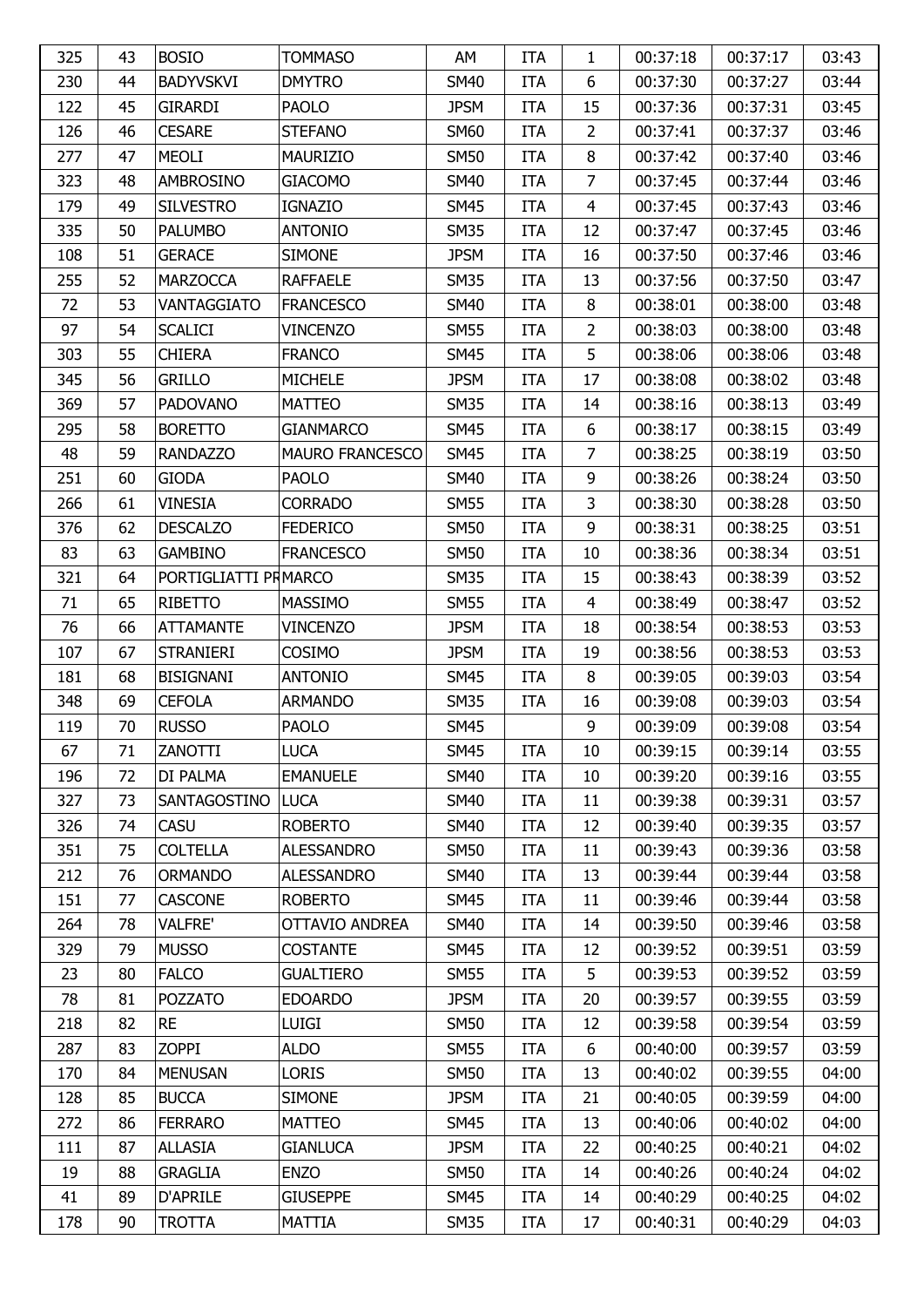| 314 | 91  | SAMPIERI          | <b>FRANCESCO</b>  | <b>SM35</b> | <b>ITA</b> | 18             | 00:40:36 | 00:40:30 | 04:03 |
|-----|-----|-------------------|-------------------|-------------|------------|----------------|----------|----------|-------|
| 20  | 92  | <b>COSTABELLO</b> | <b>LUCA</b>       | <b>SM45</b> | <b>ITA</b> | 15             | 00:40:39 | 00:40:35 | 04:03 |
| 131 | 93  | <b>QUAGLIA</b>    | <b>MARCO</b>      | <b>SM35</b> | <b>ITA</b> | 19             | 00:40:54 | 00:40:50 | 04:05 |
| 324 | 94  | <b>PACENTE</b>    | GIOVANNI BATTISTA | <b>SM55</b> | <b>ITA</b> | $\overline{7}$ | 00:41:09 | 00:41:02 | 04:06 |
| 367 | 95  | <b>BARISON</b>    | <b>DANIELE</b>    | <b>JPSM</b> | <b>ITA</b> | 23             | 00:41:14 | 00:41:07 | 04:07 |
| 166 | 96  | VERNACCHIO        | <b>DANIELE</b>    | <b>SM45</b> | <b>ITA</b> | 16             | 00:41:18 | 00:41:09 | 04:07 |
| 139 | 97  | <b>ROMEO</b>      | <b>FRANCESCO</b>  | <b>SM55</b> | <b>ITA</b> | 8              | 00:41:20 | 00:41:18 | 04:07 |
| 109 | 98  | <b>FILIPPI</b>    | <b>LUCA</b>       | <b>SM50</b> | <b>ITA</b> | 15             | 00:41:23 | 00:41:19 | 04:08 |
| 262 | 99  | <b>TUROLLA</b>    | <b>STEFANO</b>    | <b>SM55</b> | <b>ITA</b> | 9              | 00:41:31 | 00:41:24 | 04:09 |
| 82  | 100 | <b>VERZICCO</b>   | <b>MARCO</b>      | <b>SM35</b> | <b>ITA</b> | 20             | 00:41:33 | 00:41:27 | 04:09 |
| 27  | 101 | MINA              | <b>LUCA</b>       | <b>SM35</b> | <b>ITA</b> | 21             | 00:41:38 | 00:41:33 | 04:09 |
| 193 | 102 | <b>CUDA</b>       | <b>LUCA</b>       | <b>SM50</b> | <b>ITA</b> | 16             | 00:41:52 | 00:41:49 | 04:11 |
| 199 | 103 | <b>GIOIA</b>      | RINALDO           | <b>SM55</b> | <b>ITA</b> | 10             | 00:41:56 | 00:41:49 | 04:11 |
| 238 | 104 | <b>CERABONA</b>   | <b>DOMENICO</b>   | <b>SM35</b> | <b>ITA</b> | 22             | 00:41:59 | 00:41:52 | 04:11 |
| 382 | 105 | LA PUSATA         | <b>SALVATORE</b>  | <b>SM50</b> | <b>ITA</b> | 17             | 00:42:01 | 00:41:54 | 04:12 |
| 214 | 106 | PINCETTI          | <b>GIAMPIERO</b>  | <b>SM55</b> | <b>ITA</b> | 11             | 00:42:02 | 00:41:58 | 04:12 |
| 134 | 107 | DI RIENZO         | <b>LORETO</b>     | <b>SM40</b> | <b>ITA</b> | 15             | 00:42:02 | 00:41:59 | 04:12 |
| 377 | 108 | <b>AMADIO</b>     | VITO              | <b>SM50</b> | <b>ITA</b> | 18             | 00:42:03 | 00:41:59 | 04:12 |
| 157 | 109 | <b>FEMIANI</b>    | <b>MARCO</b>      | <b>JPSM</b> | <b>ITA</b> | 24             | 00:42:07 | 00:41:50 | 04:12 |
| 233 | 110 | <b>BRONDELLO</b>  | <b>FEDERICO</b>   | <b>JPSM</b> | <b>ITA</b> | 25             | 00:42:09 | 00:42:04 | 04:12 |
| 352 | 111 | <b>DANNA</b>      | <b>FEDERICO</b>   | <b>SM35</b> | <b>ITA</b> | 23             | 00:42:11 | 00:42:05 | 04:13 |
| 232 | 112 | <b>BOTHOREL</b>   | <b>ALBERTO</b>    | <b>SM45</b> | <b>ITA</b> | 17             | 00:42:11 | 00:42:05 | 04:13 |
| 310 | 113 | <b>VENEZIA</b>    | <b>DAVIDE</b>     | <b>SM35</b> | <b>ITA</b> | 24             | 00:42:15 | 00:42:11 | 04:13 |
| 322 | 114 | <b>GIULIANI</b>   | <b>ALBERTO</b>    | <b>SM40</b> | <b>ITA</b> | 16             | 00:42:16 | 00:42:04 | 04:13 |
| 320 | 115 | <b>RICCO</b>      | <b>RUGGIERO</b>   | <b>JPSM</b> | <b>ITA</b> | 26             | 00:42:18 | 00:42:10 | 04:13 |
| 254 | 116 | <b>MAIARIS</b>    | <b>ALBERTO</b>    | <b>JPSM</b> | <b>ITA</b> | 27             | 00:42:21 | 00:42:16 | 04:14 |
| 290 | 117 | <b>RIVERO</b>     | <b>ANDREA</b>     | <b>JPSM</b> | <b>ITA</b> | 28             | 00:42:25 | 00:42:11 | 04:14 |
| 245 | 118 | DI MARCO          | <b>ANTONIO</b>    | <b>SM60</b> | <b>ITA</b> | 3              | 00:42:27 | 00:42:25 | 04:14 |
| 42  | 119 | SARAGOSI          | <b>MASSIMO</b>    | <b>SM50</b> | <b>ITA</b> | 19             | 00:42:29 | 00:42:23 | 04:14 |
| 301 | 120 | <b>GENOESE</b>    | <b>DAVIDE</b>     | <b>SM35</b> | <b>ITA</b> | 25             | 00:42:33 | 00:42:26 | 04:15 |
| 337 | 121 | <b>BERTOLA</b>    | <b>ISMAELE</b>    | AM          | <b>ITA</b> | $\overline{2}$ | 00:42:38 | 00:42:35 | 04:15 |
| 74  | 122 | <b>CARITA'</b>    | <b>PAOLO</b>      | <b>SM45</b> | <b>ITA</b> | 18             | 00:42:42 | 00:42:39 | 04:16 |
| 312 | 123 | DE TOMMASO        | <b>CLAUDIO</b>    | <b>SM45</b> | <b>ITA</b> | 19             | 00:42:42 | 00:42:34 | 04:16 |
| 13  | 124 | <b>AIRAUDO</b>    | <b>CRISTIANO</b>  | <b>SM40</b> | <b>ITA</b> | 17             | 00:42:42 | 00:42:34 | 04:16 |
| 79  | 125 | <b>BONANSEA</b>   | <b>ALESSANDRO</b> | <b>SM45</b> | <b>ITA</b> | 20             | 00:42:47 | 00:42:40 | 04:16 |
| 259 | 126 | <b>ROBBE</b>      | <b>DOMENICO</b>   | <b>SM65</b> | <b>ITA</b> | $\mathbf{1}$   | 00:42:59 | 00:42:54 | 04:17 |
| 53  | 127 | PARTITI           | <b>FLAVIO</b>     | <b>SM40</b> | <b>ITA</b> | 18             | 00:43:00 | 00:42:55 | 04:17 |
| 319 | 128 | SAPPE'            | <b>ROBERTO</b>    | <b>SM50</b> | <b>ITA</b> | 20             | 00:43:00 | 00:42:52 | 04:17 |
| 260 | 129 | <b>SCIARRONE</b>  | <b>GUGLIELMO</b>  | <b>JPSM</b> | <b>ITA</b> | 29             | 00:43:02 | 00:42:55 | 04:18 |
| 154 | 130 | <b>BONO</b>       | <b>ANTONIO</b>    | <b>SM50</b> | <b>ITA</b> | 21             | 00:43:04 | 00:42:58 | 04:18 |
| 249 | 131 | <b>GATTO</b>      | <b>FRANCO</b>     | <b>SM55</b> | <b>ITA</b> | 12             | 00:43:08 | 00:43:02 | 04:18 |
| 279 | 132 | <b>MOUISSISSA</b> | <b>MOHAMMED</b>   | <b>SM55</b> | <b>ITA</b> | 13             | 00:43:12 | 00:43:12 | 04:19 |
| 16  | 133 | <b>MARRAS</b>     | PIERO ANTONIO     | <b>SM50</b> | <b>ITA</b> | 22             | 00:43:13 | 00:43:07 | 04:19 |
| 302 | 134 | <b>CHIONI</b>     | <b>DANILO</b>     | <b>SM40</b> | <b>ITA</b> | 19             | 00:43:22 | 00:43:11 | 04:20 |
| 40  | 135 | <b>MOLINO</b>     | EZIO              | <b>SM45</b> | <b>ITA</b> | 21             | 00:43:24 | 00:43:11 | 04:20 |
| 198 | 136 | <b>GENTA</b>      | <b>MARCO</b>      | <b>SM40</b> | <b>ITA</b> | 20             | 00:43:26 | 00:43:22 | 04:20 |
| 339 | 137 | DE AGOSTINO       | <b>MATTIA</b>     | <b>SM40</b> | <b>ITA</b> | 21             | 00:43:26 | 00:43:17 | 04:20 |
| 379 | 138 | <b>ARDOLINO</b>   | <b>ANTONY</b>     | <b>JPSM</b> | <b>ITA</b> | 30             | 00:43:28 | 00:43:22 | 04:20 |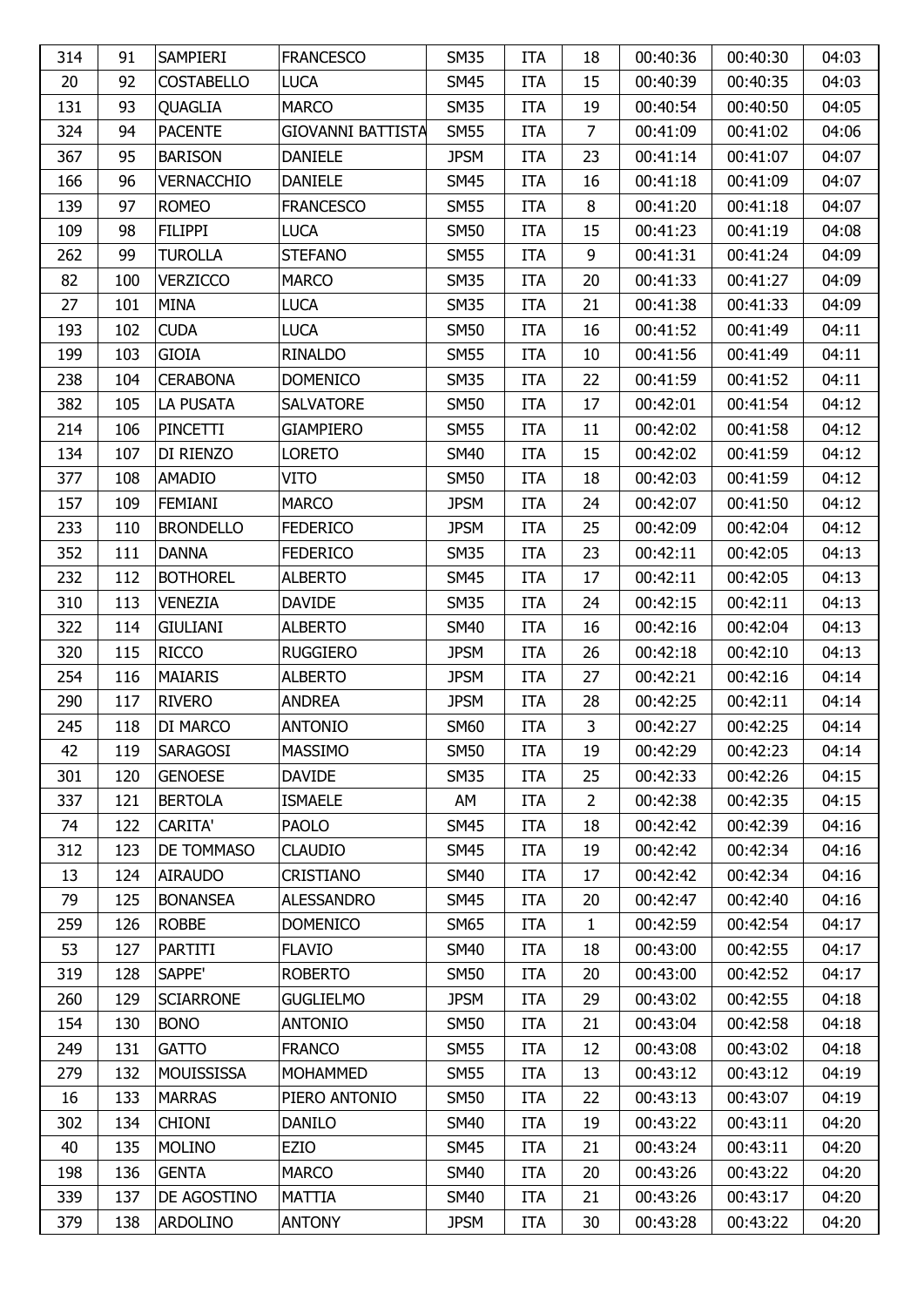| 332 | 139 | SOTTILE            | <b>ANTONIO</b>    | <b>SM35</b> | <b>ITA</b> | 26             | 00:43:29 | 00:43:22 | 04:20 |
|-----|-----|--------------------|-------------------|-------------|------------|----------------|----------|----------|-------|
| 270 | 140 | <b>DUTTO</b>       | <b>MARCO</b>      | <b>SM50</b> | <b>ITA</b> | 23             | 00:43:32 | 00:43:23 | 04:21 |
| 355 | 141 | <b>AIMO</b>        | <b>PAOLO</b>      | <b>SM40</b> | <b>ITA</b> | 22             | 00:43:32 | 00:43:26 | 04:21 |
| 140 | 142 | <b>LEMBO</b>       | <b>DOMENICO</b>   | <b>SM60</b> | <b>ITA</b> | 4              | 00:43:35 | 00:43:32 | 04:21 |
| 205 | 143 | <b>LUISE</b>       | <b>LUCA</b>       | <b>SM40</b> | <b>ITA</b> | 23             | 00:43:37 | 00:43:32 | 04:21 |
| 381 | 144 | <b>BALDUZZI</b>    | <b>MARCO</b>      | <b>SM50</b> | <b>ITA</b> | 24             | 00:43:40 | 00:43:34 | 04:21 |
| 125 | 145 | <b>BELLI</b>       | <b>STEFANO</b>    | <b>SM55</b> | <b>ITA</b> | 14             | 00:43:42 | 00:43:41 | 04:22 |
| 200 | 146 | <b>GOBETTI</b>     | <b>CARLO</b>      | <b>SM60</b> | <b>ITA</b> | 5              | 00:43:48 | 00:43:44 | 04:22 |
| 280 | 147 | <b>NEGRINI</b>     | <b>ANDREA</b>     | <b>SM55</b> | <b>ITA</b> | 15             | 00:43:51 | 00:43:47 | 04:23 |
| 220 | 148 | <b>ROMERO</b>      | <b>MARIO</b>      | <b>SM55</b> | <b>ITA</b> | 16             | 00:43:53 | 00:43:43 | 04:23 |
| 370 | 149 | <b>POLIDORO</b>    | <b>ROBERTO</b>    | <b>SM40</b> | <b>ITA</b> | 24             | 00:44:04 | 00:43:56 | 04:24 |
| 136 | 150 | <b>DINOIA</b>      | <b>DONATO</b>     | <b>SM50</b> | <b>ITA</b> | 25             | 00:44:05 | 00:44:01 | 04:24 |
| 286 | 151 | <b>TRECCA</b>      | <b>GIANLUCA</b>   | <b>SM50</b> | <b>ITA</b> | 26             | 00:44:08 | 00:44:04 | 04:24 |
| 171 | 152 | <b>LONG</b>        | <b>SIMONE</b>     | <b>SM40</b> | <b>ITA</b> | 25             | 00:44:08 | 00:44:03 | 04:24 |
| 236 | 153 | CANDIANO           | <b>GIANCARLO</b>  | <b>JPSM</b> | <b>ITA</b> | 31             | 00:44:09 | 00:43:59 | 04:24 |
| 142 | 154 | MINARDI            | <b>MICHELE</b>    | <b>SM60</b> | <b>ITA</b> | 6              | 00:44:12 | 00:44:07 | 04:25 |
| 343 | 155 | <b>BESSON</b>      | <b>MATTEO</b>     | <b>SM40</b> | <b>ITA</b> | 26             | 00:44:20 | 00:44:13 | 04:25 |
| 223 | 156 | <b>SEVERINI</b>    | <b>LUCA</b>       | <b>SM45</b> | <b>ITA</b> | 22             | 00:44:27 | 00:44:23 | 04:26 |
| 356 | 157 | <b>CHIOSSO</b>     | <b>MATTEO</b>     | <b>SM40</b> | <b>ITA</b> | 27             | 00:44:29 | 00:44:22 | 04:26 |
| 289 | 158 | <b>ALLASINO</b>    | <b>EMILIO</b>     | <b>JPSM</b> | <b>ITA</b> | 32             | 00:44:34 | 00:44:20 | 04:27 |
| 184 | 159 | <b>BENOZZO</b>     | <b>FERRUCCIO</b>  | <b>SM50</b> | <b>ITA</b> | 27             | 00:44:35 | 00:44:28 | 04:27 |
| 180 | 160 | TORRE              | <b>ANTONELLO</b>  | <b>SM60</b> | <b>ITA</b> | 7              | 00:44:39 | 00:44:36 | 04:27 |
| 186 | 161 | <b>BERGAMINI</b>   | <b>PAOLO</b>      | <b>SM60</b> | <b>ITA</b> | 8              | 00:44:49 | 00:44:46 | 04:28 |
| 202 | 162 | <b>LERDA</b>       | <b>GIANFRANCO</b> | <b>SM60</b> | <b>ITA</b> | 9              | 00:44:51 | 00:44:42 | 04:29 |
| 276 | 163 | <b>MANISCALCO</b>  | <b>GIANLUCA</b>   | <b>SM40</b> | <b>ITA</b> | 28             | 00:44:52 | 00:44:43 | 04:29 |
| 294 | 164 | <b>VERGNANO</b>    | <b>MARCO</b>      | <b>SM45</b> | <b>ITA</b> | 23             | 00:44:53 | 00:44:40 | 04:29 |
| 75  | 165 | D'ORIA             | <b>LUCA</b>       | <b>SM40</b> | <b>ITA</b> | 29             | 00:44:55 | 00:44:41 | 04:29 |
| 363 | 166 | <b>PRETTO</b>      | <b>ROBERTO</b>    | <b>SM50</b> | <b>ITA</b> | 28             | 00:44:58 | 00:44:45 | 04:29 |
| 282 | 167 | <b>PIVA</b>        | <b>ROBERTO</b>    | <b>SM55</b> | <b>ITA</b> | 17             | 00:44:59 | 00:44:53 | 04:29 |
| 56  | 168 | <b>GIRAUDO</b>     | <b>LUCA</b>       | <b>JPSM</b> | <b>ITA</b> | 33             | 00:45:01 | 00:44:57 | 04:30 |
| 116 | 169 | <b>FOLEGATTI</b>   | <b>LUCA</b>       | <b>SM50</b> | <b>ITA</b> | 29             | 00:45:08 | 00:44:57 | 04:30 |
| 217 | 170 | <b>PUGLIARA</b>    | <b>SALVATORE</b>  | <b>SM50</b> | <b>ITA</b> | 30             | 00:45:12 | 00:45:04 | 04:31 |
| 87  | 171 | <b>FARFARIELLO</b> | <b>DONATO</b>     | <b>SM60</b> | <b>ITA</b> | 10             | 00:45:25 | 00:45:16 | 04:32 |
| 31  | 172 | <b>SOLERA</b>      | <b>GIANNI</b>     | <b>SM45</b> | <b>ITA</b> | 24             | 00:45:30 | 00:45:17 | 04:32 |
| 14  | 173 | <b>AIME</b>        | <b>MAURO</b>      | <b>SM45</b> | <b>ITA</b> | 25             | 00:45:30 | 00:45:17 | 04:32 |
| 43  | 174 | <b>CASTELLI</b>    | <b>PAOLO</b>      | <b>SM60</b> | <b>ITA</b> | 11             | 00:45:33 | 00:45:28 | 04:33 |
| 93  | 175 | <b>GUGLIELMO</b>   | <b>FABRIZIO</b>   | <b>SM50</b> | <b>ITA</b> | 31             | 00:45:36 | 00:45:27 | 04:33 |
| 246 | 176 | DI MARCO           | <b>ANTONINO</b>   | <b>SM45</b> | <b>ITA</b> | 26             | 00:45:39 | 00:45:24 | 04:33 |
| 284 | 177 | <b>SORBARA</b>     | <b>MARCELLO</b>   | <b>SM65</b> | <b>ITA</b> | $\overline{2}$ | 00:45:40 | 00:45:35 | 04:33 |
| 192 | 178 | <b>CRESCENTINI</b> | <b>EMILIANO</b>   | <b>SM40</b> | <b>ITA</b> | 30             | 00:45:43 | 00:45:38 | 04:34 |
| 241 | 179 | <b>DAMIANO</b>     | PIERO             | <b>SM55</b> | <b>ITA</b> | 18             | 00:45:44 | 00:45:35 | 04:34 |
| 99  | 180 | <b>REMOLIF</b>     | <b>SILVANO</b>    | <b>SM50</b> | <b>ITA</b> | 32             | 00:45:49 | 00:45:38 | 04:34 |
| 39  | 181 | <b>ROMANO</b>      | <b>ENZO</b>       | <b>SM50</b> | <b>ITA</b> | 33             | 00:45:51 | 00:45:42 | 04:35 |
| 25  | 182 | <b>CANAVESE</b>    | <b>IVO</b>        | <b>SM50</b> | <b>ITA</b> | 34             | 00:45:52 | 00:45:40 | 04:35 |
| 61  | 183 | <b>ARNOLFO</b>     | <b>DANIELE</b>    | <b>SM45</b> | <b>ITA</b> | 27             | 00:45:56 | 00:45:43 | 04:35 |
| 222 | 184 | <b>SETARO</b>      | <b>VINCENZO</b>   | <b>SM40</b> | <b>ITA</b> | 31             | 00:45:57 | 00:45:51 | 04:35 |
| 235 | 185 | <b>CAVALLO</b>     | <b>FRANCESCO</b>  | <b>SM45</b> | <b>ITA</b> | 28             | 00:46:00 | 00:45:53 | 04:35 |
| 102 | 186 | MACARIO            | <b>GIOVANNI</b>   | <b>SM70</b> | <b>ITA</b> | $\mathbf{1}$   | 00:46:06 | 00:46:03 | 04:36 |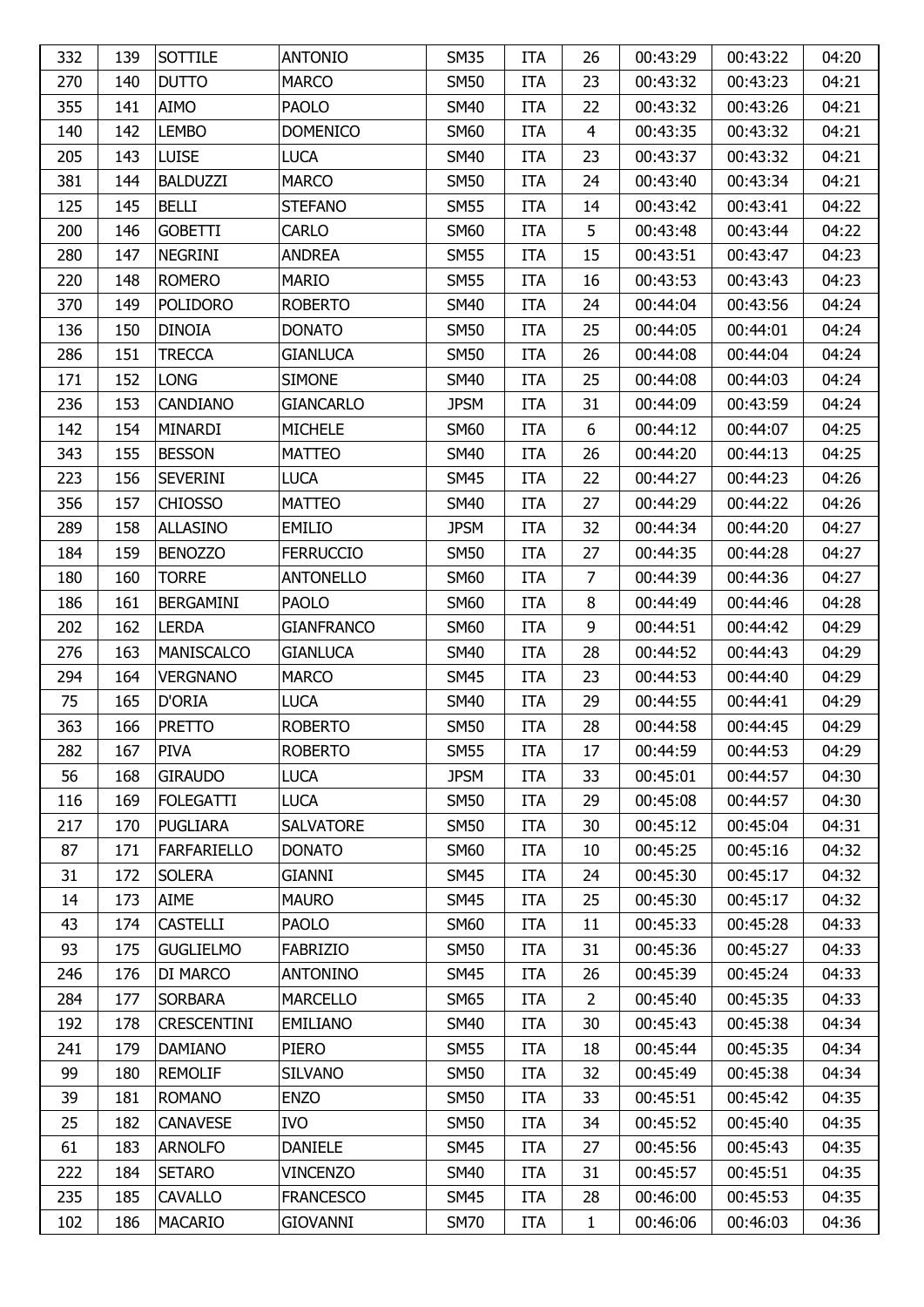| 207 | 187 | <b>MARENZANO</b>  | <b>FABRIZIO</b>   | <b>SM50</b> | <b>ITA</b> | 35             | 00:46:12 | 00:46:07 | 04:37 |
|-----|-----|-------------------|-------------------|-------------|------------|----------------|----------|----------|-------|
| 182 | 188 | <b>BARONE</b>     | <b>FABRIZIO</b>   | <b>SM50</b> | <b>ITA</b> | 36             | 00:46:19 | 00:46:11 | 04:37 |
| 94  | 189 | <b>ZITAROSA</b>   | <b>VINCENZO</b>   | <b>SM40</b> | <b>ITA</b> | 32             | 00:46:21 | 00:46:17 | 04:38 |
| 206 | 190 | <b>MAGRA</b>      | <b>GIORGIO</b>    | <b>SM55</b> | <b>ITA</b> | 19             | 00:46:23 | 00:46:16 | 04:38 |
| 34  | 191 | <b>MASSELLO</b>   | <b>PATRICH</b>    | <b>SM45</b> | <b>ITA</b> | 29             | 00:46:24 | 00:46:15 | 04:38 |
| 383 | 192 | <b>MICHELIS</b>   | <b>DAVIDE</b>     | <b>SM40</b> | <b>ITA</b> | 33             | 00:46:24 | 00:46:12 | 04:38 |
| 161 | 193 | <b>SCAVARDA</b>   | <b>GIOVANNI</b>   | <b>SM55</b> | <b>ITA</b> | 20             | 00:46:32 | 00:46:16 | 04:39 |
| 372 | 194 | <b>GILARDI</b>    | <b>GIUSEPPE</b>   | <b>SM60</b> | <b>ITA</b> | 12             | 00:46:35 | 00:46:27 | 04:39 |
| 174 | 195 | <b>PASCALE</b>    | VITANTONIO        | <b>SM55</b> | <b>ITA</b> | 21             | 00:46:38 | 00:46:34 | 04:39 |
| 96  | 196 | <b>BATTUELLO</b>  | <b>MAURIZIO</b>   | <b>SM55</b> | <b>ITA</b> | 22             | 00:46:42 | 00:46:34 | 04:40 |
| 73  | 197 | <b>SUPPO</b>      | <b>GIORGIO</b>    | <b>SM50</b> | <b>ITA</b> | 37             | 00:46:44 | 00:46:36 | 04:40 |
| 271 | 198 | <b>DUTTO</b>      | <b>MASSIMO</b>    | <b>SM50</b> | <b>ITA</b> | 38             | 00:46:49 | 00:46:38 | 04:40 |
| 265 | 199 | <b>VERDA</b>      | VITTORIO          | <b>SM50</b> | <b>ITA</b> | 39             | 00:46:50 | 00:46:35 | 04:40 |
| 153 | 200 | <b>SACCUCCI</b>   | <b>MAURO</b>      | <b>SM70</b> | <b>ITA</b> | $\overline{2}$ | 00:46:51 | 00:46:48 | 04:41 |
| 189 | 201 | <b>CANDELO</b>    | <b>FABRIZIO</b>   | <b>SM50</b> | <b>ITA</b> | 40             | 00:46:54 | 00:46:43 | 04:41 |
| 308 | 202 | <b>FARINELLA</b>  | <b>FABIO</b>      | <b>SM40</b> | <b>ITA</b> | 34             | 00:46:58 | 00:46:52 | 04:41 |
| 113 | 203 | <b>MERLETTI</b>   | <b>VINCENZO</b>   | <b>SM55</b> | <b>ITA</b> | 23             | 00:46:59 | 00:46:55 | 04:41 |
| 309 | 204 | PILEGGI           | <b>STEFANO</b>    | <b>SM35</b> | <b>ITA</b> | 27             | 00:47:06 | 00:46:48 | 04:42 |
| 168 | 205 | <b>UGHETTO</b>    | <b>FERRUCCIO</b>  | <b>SM70</b> | <b>ITA</b> | 3              | 00:47:06 | 00:46:58 | 04:42 |
| 85  | 206 | <b>BENINCASA</b>  | <b>MASSIMO</b>    | <b>SM55</b> | <b>ITA</b> | 24             | 00:47:11 | 00:47:01 | 04:43 |
| 261 | 207 | <b>SENA</b>       | <b>IVANO</b>      | <b>SM40</b> | <b>ITA</b> | 35             | 00:47:20 | 00:47:13 | 04:43 |
| 148 | 208 | <b>ISSOGLIO</b>   | <b>ALESSANDRO</b> | <b>SM50</b> | <b>ITA</b> | 41             | 00:47:23 | 00:47:18 | 04:44 |
| 144 | 209 | <b>VRUNA</b>      | <b>MARIO</b>      | <b>SM65</b> | <b>ITA</b> | 3              | 00:47:27 | 00:47:22 | 04:44 |
| 213 | 210 | <b>ORSI</b>       | <b>LUCA</b>       | <b>SM40</b> | <b>ITA</b> | 36             | 00:47:29 | 00:47:28 | 04:44 |
| 185 | 211 | <b>BERCHIELLI</b> | <b>ANDREA</b>     | <b>SM45</b> | <b>ITA</b> | 30             | 00:47:29 | 00:47:18 | 04:44 |
| 160 | 212 | <b>PALMIERO</b>   | <b>GUGLIELMO</b>  | <b>SM55</b> | <b>ITA</b> | 25             | 00:47:30 | 00:47:14 | 04:45 |
| 37  | 213 | <b>GIUSTETTO</b>  | <b>FRANCESCO</b>  | <b>SM45</b> | <b>ITA</b> | 31             | 00:47:31 | 00:47:22 | 04:45 |
| 137 | 214 | <b>MITTICA</b>    | <b>MAURILIO</b>   | <b>SM50</b> | <b>ITA</b> | 42             | 00:47:32 | 00:47:28 | 04:45 |
| 172 | 215 | FOLCO             | <b>MAURO</b>      | <b>SM50</b> | <b>ITA</b> | 43             | 00:47:35 | 00:47:17 | 04:45 |
| 190 | 216 | <b>CAVOTO</b>     | <b>FABIO</b>      | <b>SM40</b> | <b>ITA</b> | 37             | 00:47:37 | 00:47:25 | 04:45 |
| 311 | 217 | CALDERONI         | <b>GUIDO</b>      | <b>SM45</b> | <b>ITA</b> | 32             | 00:47:38 | 00:47:27 | 04:45 |
| 298 | 218 | <b>DUTTO</b>      | <b>MATTIA</b>     | <b>JPSM</b> | <b>ITA</b> | 34             | 00:47:47 | 00:47:34 | 04:46 |
| 306 | 219 | <b>MERLO</b>      | <b>FAUSTO</b>     | <b>SM45</b> | <b>ITA</b> | 33             | 00:47:48 | 00:47:32 | 04:46 |
| 52  | 220 | <b>CIOFFI</b>     | PIERLUIGI         | <b>SM45</b> | <b>ITA</b> | 34             | 00:47:52 | 00:47:41 | 04:47 |
| 316 | 221 | CAPPELLARI        | <b>ENZO</b>       | <b>SM50</b> | <b>ITA</b> | 44             | 00:47:52 | 00:47:33 | 04:47 |
| 92  | 222 | <b>PIACENZA</b>   | <b>GUIDO</b>      | <b>SM55</b> | <b>ITA</b> | 26             | 00:47:53 | 00:47:46 | 04:47 |
| 150 | 223 | DE CESARE         | <b>STEFANO</b>    | <b>SM45</b> | <b>ITA</b> | 35             | 00:47:57 | 00:47:38 | 04:47 |
| 51  | 224 | <b>CEAGLIO</b>    | <b>MARCO</b>      | <b>SM35</b> | <b>ITA</b> | 28             | 00:48:00 | 00:47:50 | 04:47 |
| 127 | 225 | <b>GIROTTO</b>    | <b>MASSIMO</b>    | <b>SM50</b> | <b>ITA</b> | 45             | 00:48:03 | 00:47:51 | 04:48 |
| 252 | 226 | LA FAUCI          | <b>MAURIZIO</b>   | <b>SM50</b> | <b>ITA</b> | 46             | 00:48:04 | 00:47:56 | 04:48 |
| 333 | 227 | <b>REVELLO</b>    | <b>FAUSTO</b>     | <b>SM50</b> | <b>ITA</b> | 47             | 00:48:06 | 00:47:51 | 04:48 |
| 183 | 228 | <b>BENINCASA</b>  | <b>MARCO</b>      | <b>SM55</b> | <b>ITA</b> | 27             | 00:48:17 | 00:48:05 | 04:49 |
| 239 | 229 | <b>CEVOLA</b>     | <b>PIERO</b>      | <b>SM40</b> | <b>ITA</b> | 38             | 00:48:20 | 00:48:10 | 04:49 |
| 133 | 230 | <b>D'AMORE</b>    | <b>DANILO</b>     | <b>SM40</b> | <b>ITA</b> | 39             | 00:48:22 | 00:48:17 | 04:50 |
| 177 | 231 | TROVO'            | <b>ROMANO</b>     | <b>SM50</b> | <b>ITA</b> | 48             | 00:48:24 | 00:48:17 | 04:50 |
| 318 | 232 | <b>TRON</b>       | <b>MANUEL</b>     | <b>JPSM</b> | <b>ITA</b> | 35             | 00:48:28 | 00:48:15 | 04:50 |
| 187 | 233 | <b>BRUATTO</b>    | <b>DAVIDE</b>     | <b>SM50</b> | <b>ITA</b> | 49             | 00:48:31 | 00:48:23 | 04:51 |
| 296 | 234 | <b>FASSINO</b>    | <b>DANIELE</b>    | <b>JPSM</b> | <b>ITA</b> | 36             | 00:48:33 | 00:48:23 | 04:51 |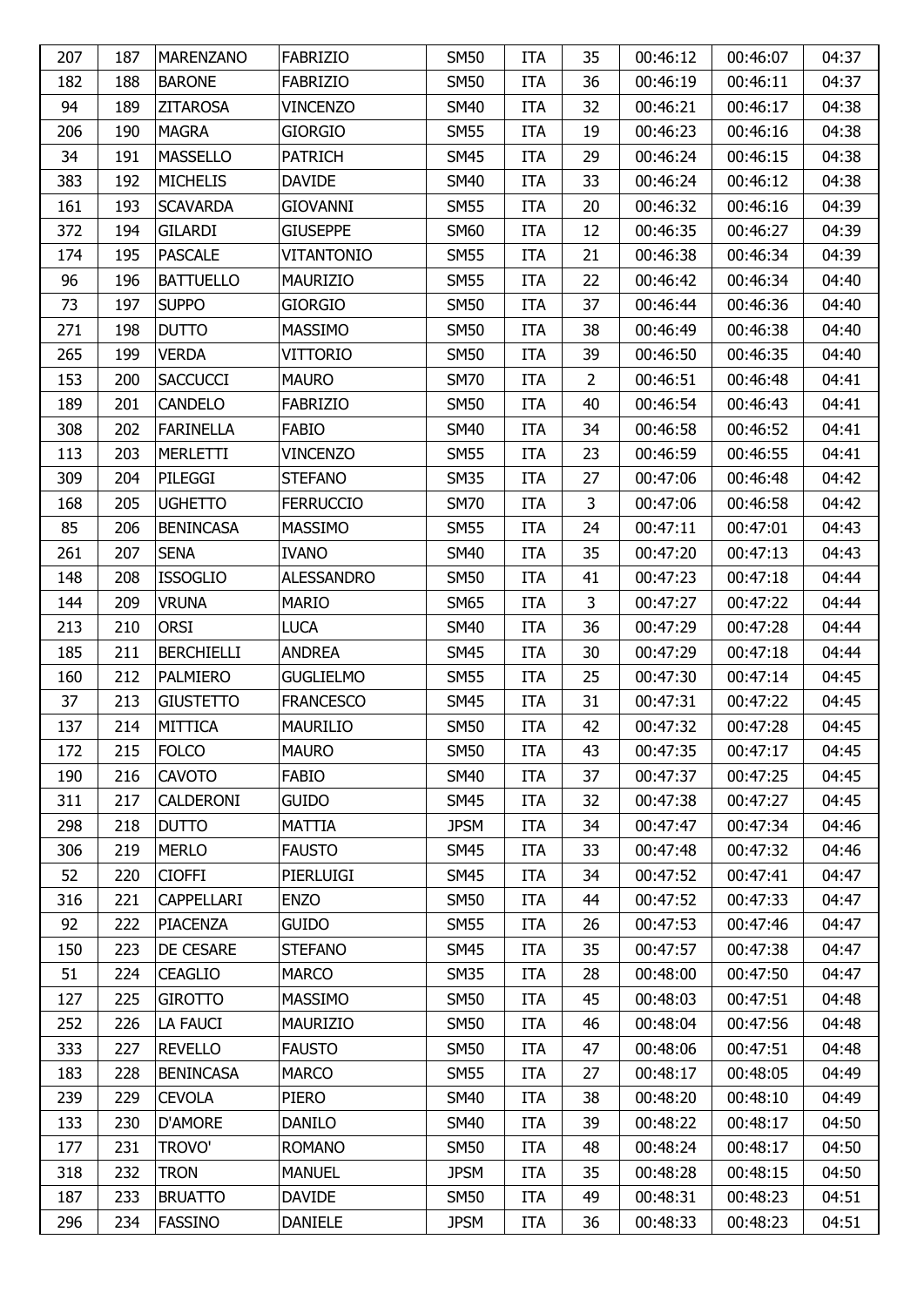| 30  | 235 | LAZZARI            | <b>PAOLO</b>          | <b>SM55</b> | ITA        | 28             | 00:48:34 | 00:48:22 | 04:51 |
|-----|-----|--------------------|-----------------------|-------------|------------|----------------|----------|----------|-------|
| 361 | 236 | <b>CHIAFFREDO</b>  | <b>ALBERTO</b>        | <b>SM65</b> | <b>ITA</b> | $\overline{4}$ | 00:48:39 | 00:48:31 | 04:51 |
| 300 | 237 | <b>VINCI</b>       | <b>ROSARIO</b>        | <b>JPSM</b> | <b>ITA</b> | 37             | 00:48:52 | 00:48:34 | 04:53 |
| 204 | 238 | <b>LIBERATI</b>    | <b>MASSIMO</b>        | <b>SM60</b> | <b>ITA</b> | 13             | 00:48:54 | 00:48:41 | 04:53 |
| 44  | 239 | PELISSERO          | <b>GIORGIO</b>        | <b>SM60</b> | <b>ITA</b> | 14             | 00:48:54 | 00:48:46 | 04:53 |
| 366 | 240 | <b>SALVATI</b>     | <b>GERARDO</b>        | <b>SM55</b> | <b>ITA</b> | 29             | 00:48:58 | 00:48:39 | 04:53 |
| 385 | 241 | <b>PRIMO</b>       | <b>DANILO</b>         | <b>SM40</b> | <b>ITA</b> | 40             | 00:48:59 | 00:48:43 | 04:53 |
| 305 | 242 | <b>PAONE</b>       | <b>GIOVANNI</b>       | <b>SM40</b> | <b>ITA</b> | 41             | 00:49:02 | 00:48:50 | 04:54 |
| 240 | 243 | <b>COCOCETTA</b>   | <b>UMBERTO</b>        | <b>SM55</b> | <b>ITA</b> | 30             | 00:49:05 | 00:48:57 | 04:54 |
| 35  | 244 | <b>GOSTI</b>       | <b>ERMES</b>          | <b>SM45</b> | <b>ITA</b> | 36             | 00:49:09 | 00:48:54 | 04:54 |
| 63  | 245 | <b>CASTAGNO</b>    | <b>MARCO</b>          | <b>SM35</b> | <b>ITA</b> | 29             | 00:49:09 | 00:48:54 | 04:54 |
| 28  | 246 | <b>STARA</b>       | <b>MASSIMO</b>        | <b>SM55</b> | <b>ITA</b> | 31             | 00:49:13 | 00:49:00 | 04:55 |
| 208 | 247 | <b>MARLETTA</b>    | <b>MARCO</b>          | <b>SM50</b> | <b>ITA</b> | 50             | 00:49:16 | 00:49:06 | 04:55 |
| 81  | 248 | <b>AIRAUDO</b>     | <b>FABIO</b>          | <b>SM50</b> | <b>ITA</b> | 51             | 00:49:17 | 00:48:53 | 04:55 |
| 349 | 249 | <b>BRIGADOI</b>    | <b>LUCIANO</b>        | <b>SM60</b> | <b>ITA</b> | 15             | 00:49:17 | 00:49:09 | 04:55 |
| 162 | 250 | <b>SPIRITO</b>     | <b>ADRIANO</b>        | <b>SM55</b> | <b>ITA</b> | 32             | 00:49:22 | 00:49:06 | 04:56 |
| 328 | 251 | <b>GRILLO</b>      | <b>ROSARIO</b>        | <b>SM45</b> | <b>ITA</b> | 37             | 00:49:25 | 00:49:10 | 04:56 |
| 36  | 252 | <b>FIERRO</b>      | COSIMO                | <b>SM60</b> | <b>ITA</b> | 16             | 00:49:25 | 00:49:12 | 04:56 |
| 54  | 253 | <b>DATTILA</b>     | <b>FEDERICO</b>       | <b>JPSM</b> | <b>ITA</b> | 38             | 00:49:25 | 00:49:07 | 04:56 |
| 15  | 254 | <b>PEIRONE</b>     | <b>MATTEO</b>         | <b>SM40</b> | <b>ITA</b> | 42             | 00:49:26 | 00:49:13 | 04:56 |
| 70  | 255 | <b>DECORTE</b>     | <b>MARCO</b>          | <b>SM55</b> | <b>ITA</b> | 33             | 00:49:28 | 00:49:16 | 04:56 |
| 373 | 256 | <b>CALLEGARO</b>   | <b>MASSIMO</b>        | <b>SM45</b> | <b>ITA</b> | 38             | 00:49:35 | 00:49:29 | 04:57 |
| 29  | 257 | <b>DATTA</b>       | <b>DANIELE</b>        | <b>SM60</b> | <b>ITA</b> | 17             | 00:49:36 | 00:49:23 | 04:57 |
| 378 | 258 | <b>COERO BORGA</b> | <b>PIERO</b>          | <b>SM55</b> | <b>ITA</b> | 34             | 00:49:41 | 00:49:21 | 04:58 |
| 64  | 259 | <b>GHIRARDI</b>    | <b>STEFANO</b>        | <b>SM35</b> | <b>ITA</b> | 30             | 00:49:41 | 00:49:32 | 04:58 |
| 45  | 260 | <b>OTERI</b>       | <b>MARCO</b>          | <b>SM35</b> | <b>ITA</b> | 31             | 00:49:41 | 00:49:33 | 04:58 |
| 104 | 261 | <b>ALCIATI</b>     | <b>SILVIO</b>         | <b>SM65</b> | <b>ITA</b> | 5              | 00:49:43 | 00:49:35 | 04:58 |
| 226 | 262 | <b>TWOMEY</b>      | <b>MARK</b>           | <b>SM55</b> | <b>ITA</b> | 35             | 00:49:45 | 00:49:30 | 04:58 |
| 211 | 263 | <b>MUSSO</b>       | <b>ROBERTO</b>        | <b>SM55</b> | <b>ITA</b> | 36             | 00:49:46 | 00:49:38 | 04:58 |
| 84  | 264 | <b>RAMPINO</b>     | <b>ALESSANDRO</b>     | <b>SM35</b> | <b>ITA</b> | 32             | 00:50:04 | 00:49:54 | 05:00 |
| 273 | 265 | <b>FINATTI</b>     | <b>GIACOMO</b>        | <b>SM65</b> | <b>ITA</b> | 6              | 00:50:05 | 00:49:57 | 05:00 |
| 11  | 266 | <b>GRASSO</b>      | <b>LUDOVICO</b>       | <b>SM50</b> | <b>ITA</b> | 52             | 00:50:07 | 00:49:46 | 05:00 |
| 169 | 267 | <b>MARTINAT</b>    | <b>FABRIZIO</b>       | <b>SM50</b> | <b>ITA</b> | 53             | 00:50:08 | 00:49:50 | 05:00 |
| 68  | 268 | <b>DEPETRIS</b>    | <b>ROBERTO</b>        | <b>SM50</b> | <b>ITA</b> | 54             | 00:50:13 | 00:50:05 | 05:01 |
| 165 | 269 | <b>TURINETTI</b>   | <b>ALBERTO</b>        | <b>SM45</b> | <b>ITA</b> | 39             | 00:50:17 | 00:50:00 | 05:01 |
| 224 | 270 | <b>TARONNA</b>     | <b>LUCA</b>           | <b>SM55</b> | <b>ITA</b> | 37             | 00:50:19 | 00:50:08 | 05:01 |
| 124 | 271 | CARACI             | <b>GAETANO BIAGIO</b> | <b>SM65</b> | <b>ITA</b> | $\overline{7}$ | 00:50:39 | 00:50:36 | 05:03 |
| 90  | 272 | <b>BELLIS</b>      | <b>GIAN PAOLO</b>     | <b>SM50</b> | <b>ITA</b> | 55             | 00:50:42 | 00:50:25 | 05:04 |
| 210 | 273 | <b>MORREALE</b>    | <b>ANGELO</b>         | <b>SM45</b> | <b>ITA</b> | 40             | 00:50:43 | 00:50:31 | 05:04 |
| 88  | 274 | <b>MORLINO</b>     | <b>LUCIANO</b>        | <b>SM45</b> | <b>ITA</b> | 41             | 00:51:11 | 00:51:00 | 05:07 |
| 191 | 275 | <b>CEVRERO</b>     | ALESSANDRO            | <b>SM50</b> | <b>ITA</b> | 56             | 00:51:16 | 00:50:52 | 05:07 |
| 32  | 276 | VIOTTO             | <b>GIUSEPPE</b>       | <b>SM55</b> | ITA        | 38             | 00:51:19 | 00:51:05 | 05:07 |
| 173 | 277 | <b>NDIONE</b>      | <b>KHAMATH</b>        | <b>SM55</b> | <b>ITA</b> | 39             | 00:51:21 | 00:51:08 | 05:08 |
| 194 | 278 | D'ALOIA            | <b>MICHELE</b>        | <b>SM50</b> | <b>ITA</b> | 57             | 00:51:31 | 00:51:20 | 05:09 |
| 62  | 279 | <b>SITZIA</b>      | <b>COSIMO</b>         | <b>SM45</b> | ITA        | 42             | 00:51:35 | 00:51:12 | 05:09 |
| 188 | 280 | <b>BRUNO</b>       | <b>ANDREA</b>         | <b>SM55</b> | <b>ITA</b> | 40             | 00:51:37 | 00:48:59 | 05:09 |
| 91  | 281 | <b>SCIARRONE</b>   | <b>ANTONIO</b>        | <b>SM50</b> | <b>ITA</b> | 58             | 00:51:42 | 00:51:39 | 05:10 |
|     |     |                    |                       |             |            |                |          |          |       |
| 242 | 282 | DE VITA            | <b>RICCARDO</b>       | <b>SM35</b> | ITA        | 33             | 00:51:45 | 00:51:30 | 05:10 |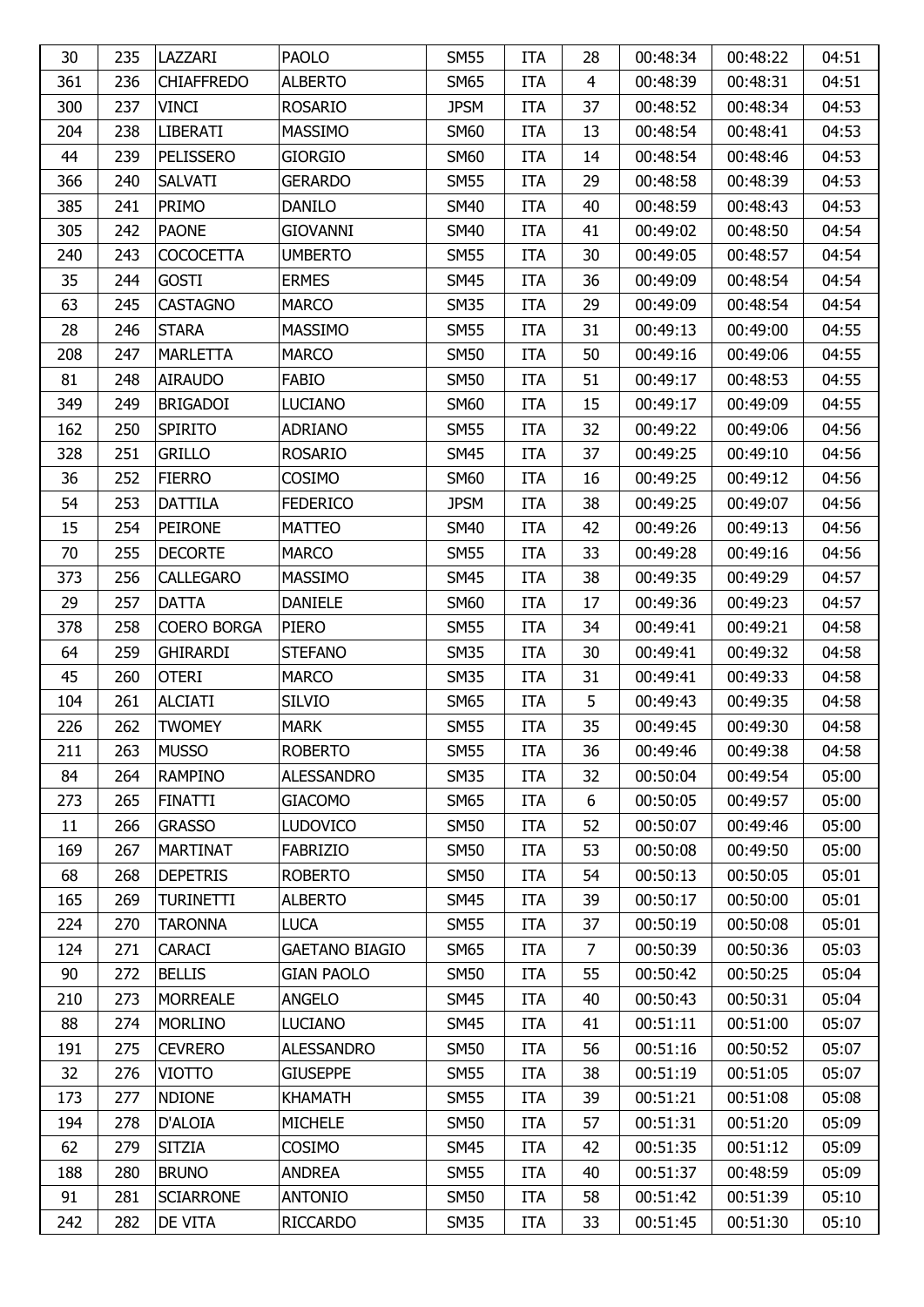| 368 | 283 | <b>MARINO</b>            | <b>CARLO</b>          | <b>SM75</b> | <b>ITA</b> | 1              | 00:51:53 | 00:51:43 | 05:11 |
|-----|-----|--------------------------|-----------------------|-------------|------------|----------------|----------|----------|-------|
| 101 | 284 | <b>PERINO</b>            | <b>MASSIMO</b>        | <b>SM50</b> | <b>ITA</b> | 59             | 00:52:05 | 00:51:57 | 05:12 |
| 219 | 285 | <b>RIPAMONTI</b>         | <b>STEFANO</b>        | <b>SM50</b> | <b>ITA</b> | 60             | 00:52:08 | 00:52:00 | 05:12 |
| 24  | 286 | <b>PAGOTTO</b>           | <b>ALBINO</b>         | <b>SM50</b> | <b>ITA</b> | 61             | 00:52:10 | 00:51:50 | 05:12 |
| 158 | 287 | <b>MANCUSO</b>           | <b>ANTONIO</b>        | <b>JPSM</b> | <b>ITA</b> | 39             | 00:52:28 | 00:52:11 | 05:14 |
| 114 | 288 | <b>TOMASSETTI</b>        | <b>RENATO</b>         | <b>SM55</b> | <b>ITA</b> | 41             | 00:52:38 | 00:52:27 | 05:15 |
| 371 | 289 | <b>MILANETTO</b>         | <b>LUCA</b>           | <b>SM45</b> | <b>ITA</b> | 43             | 00:52:40 | 00:52:25 | 05:16 |
| 336 | 290 | PITTA                    | <b>GIANVITO</b>       | <b>SM50</b> | <b>ITA</b> | 62             | 00:52:43 | 00:52:30 | 05:16 |
| 130 | 291 | <b>BIANCO</b>            | <b>GIOVANNI</b>       | <b>SM60</b> | <b>ITA</b> | 18             | 00:52:44 | 00:52:25 | 05:16 |
| 285 | 292 | <b>SORESSI</b>           | <b>MASSIMO</b>        | <b>SM50</b> | <b>ITA</b> | 63             | 00:52:44 | 00:52:32 | 05:16 |
| 197 | 293 | <b>FISSORE</b>           | <b>MARCO</b>          | <b>SM45</b> | <b>ITA</b> | 44             | 00:52:49 | 00:52:40 | 05:16 |
| 291 | 294 | AGÙ                      | <b>MATTEO</b>         | <b>JPSM</b> | <b>ITA</b> | 40             | 00:52:53 | 00:52:44 | 05:17 |
| 117 | 295 | <b>DESTEFANIS</b>        | <b>ANDREA</b>         | <b>SM50</b> | <b>ITA</b> | 64             | 00:53:01 | 00:52:43 | 05:18 |
| 231 | 296 | <b>BIANCHELLI</b>        | <b>DAVIDE</b>         | <b>SM55</b> | <b>ITA</b> | 42             | 00:53:03 | 00:52:46 | 05:18 |
| 195 | 297 | <b>DELLA MALVA</b>       | <b>BERARDINO</b>      | <b>SM50</b> | <b>ITA</b> | 65             | 00:53:03 | 00:52:58 | 05:18 |
| 155 | 298 | <b>CURTO</b>             | <b>FRANCESCO</b>      | <b>JPSM</b> | <b>ITA</b> | 41             | 00:53:10 | 00:52:47 | 05:18 |
| 159 | 299 | <b>NERO</b>              | <b>FRANCESCO</b>      | <b>SM50</b> | <b>ITA</b> | 66             | 00:53:23 | 00:53:05 | 05:20 |
| 123 | 300 | <b>GESMUNDO</b>          | <b>ANDREA</b>         | <b>SM35</b> | <b>ITA</b> | 34             | 00:53:25 | 00:53:22 | 05:20 |
| 156 | 301 | <b>DETTORI</b>           | <b>GIUSEPPE</b>       | <b>SM75</b> | <b>ITA</b> | 2              | 00:53:31 | 00:53:18 | 05:21 |
| 278 | 302 | <b>MORIONDO</b>          | <b>PAOLO</b>          | <b>SM50</b> | <b>ITA</b> | 67             | 00:53:36 | 00:53:28 | 05:21 |
| 340 | 303 | PIGNATARO                | <b>GIUSEPPE</b>       | <b>SM55</b> | <b>ITA</b> | 43             | 00:53:44 | 00:53:30 | 05:22 |
| 244 | 304 | <b>DEMICHELIS</b>        | <b>STEFANO</b>        | <b>SM50</b> | <b>ITA</b> | 68             | 00:53:47 | 00:53:38 | 05:22 |
| 216 | 305 | <b>PINTOCCHI</b>         | <b>EMANUELE</b>       | <b>SM65</b> | <b>ITA</b> | 8              | 00:53:55 | 00:53:39 | 05:23 |
| 317 | 306 | <b>MONDINO</b>           | <b>GIORGIO</b>        | <b>SM65</b> | <b>ITA</b> | 9              | 00:53:58 | 00:53:38 | 05:23 |
| 152 | 307 | <b>BRUERA</b>            | MICHELANGELO          | <b>SM65</b> | <b>ITA</b> | 10             | 00:54:00 | 00:53:56 | 05:23 |
| 269 | 308 | <b>CREPALDI</b>          | <b>GIULIANO</b>       | <b>SM75</b> | <b>ITA</b> | 3              | 00:54:02 | 00:53:52 | 05:24 |
| 281 | 309 | <b>PINNA</b>             | <b>GIANNI</b>         | <b>SM50</b> | <b>ITA</b> | 69             | 00:54:08 | 00:53:57 | 05:24 |
| 225 | 310 | <b>TURANO</b>            | <b>MARCO</b>          | <b>SM40</b> | <b>ITA</b> | 43             | 00:54:14 | 00:53:58 | 05:25 |
| 267 | 311 | <b>ZEDDA</b>             | <b>MASSIMO</b>        | <b>SM50</b> | <b>ITA</b> | 70             | 00:54:15 | 00:54:00 | 05:25 |
| 293 | 312 | <b>COCCIA</b>            | <b>ANDREA</b>         | <b>SM45</b> | <b>ITA</b> | 45             | 00:55:08 | 00:54:53 | 05:30 |
| 145 | 313 | <b>GIAMMANCO</b>         | <b>SALVATORE</b>      | <b>SM70</b> | <b>ITA</b> | $\overline{4}$ | 00:55:10 | 00:55:00 | 05:30 |
| 115 | 314 | <b>CIELI</b>             | MICHELE MARCO         | <b>SM50</b> | <b>ITA</b> | 71             | 00:55:26 | 00:55:08 | 05:32 |
| 315 | 315 | GUGLIELMINOTTIALESSANDRO |                       | <b>SM55</b> | <b>ITA</b> | 44             | 00:55:28 | 00:55:15 | 05:32 |
| 141 | 316 | <b>MARCHESAN</b>         | <b>ALDO</b>           | <b>SM60</b> | <b>ITA</b> | 19             | 00:55:33 | 00:55:28 | 05:33 |
| 248 | 317 | <b>FERRARIO</b>          | <b>ROBERTO</b>        | <b>SM50</b> | <b>ITA</b> | 72             | 00:55:38 | 00:55:21 | 05:33 |
| 243 | 318 | <b>DELFINO</b>           | <b>LORENZO</b>        | <b>SM50</b> | <b>ITA</b> | 73             | 00:56:13 | 00:55:55 | 05:37 |
| 297 | 319 | <b>MARTINA</b>           | <b>FLAVIO</b>         | <b>SM55</b> | <b>ITA</b> | 45             | 00:56:22 | 00:56:00 | 05:38 |
| 283 | 320 | <b>SOMMA</b>             | MOSÈ                  | <b>SM65</b> | <b>ITA</b> | 11             | 00:56:33 | 00:56:26 | 05:39 |
| 215 | 321 | <b>PINTO</b>             | <b>VINCENZO</b>       | <b>SM50</b> | <b>ITA</b> | 74             | 00:56:43 | 00:56:29 | 05:40 |
| 149 | 322 | <b>CALDARELLA</b>        | <b>ROBERTO</b>        | <b>SM65</b> | <b>ITA</b> | 12             | 00:56:53 | 00:56:40 | 05:41 |
| 175 | 323 | <b>CONSOLE</b>           | <b>LUIGI</b>          | <b>SM70</b> | <b>ITA</b> | 5              | 00:57:07 | 00:56:47 | 05:42 |
| 256 | 324 | <b>PALUMBO</b>           | <b>GERMANO</b>        | <b>SM50</b> | ITA        | 75             | 00:57:12 | 00:56:56 | 05:43 |
| 247 | 325 | <b>FANELLI</b>           | <b>FABIO SERAFINO</b> | <b>SM50</b> | <b>ITA</b> | 76             | 00:57:14 | 00:57:02 | 05:43 |
| 342 | 326 | <b>SEGAT</b>             | <b>ALESSIO</b>        | <b>SM55</b> | <b>ITA</b> | 46             | 00:57:19 | 00:57:05 | 05:43 |
| 69  | 327 | <b>RONCHIATO</b>         | <b>STELLIO</b>        | <b>SM70</b> | <b>ITA</b> | 6              | 00:57:32 | 00:57:20 | 05:45 |
| 129 | 328 | <b>LOCANE</b>            | PANTALEONE DANIE      | <b>SM45</b> | <b>ITA</b> | 46             | 00:57:34 | 00:57:06 | 05:45 |
| 374 | 329 | <b>GALLY</b>             | MASSIMILIANO          | <b>SM50</b> | <b>ITA</b> | 77             | 00:57:35 | 00:57:17 | 05:45 |
| 22  | 330 | <b>FALCO</b>             | <b>DAVIDE</b>         | <b>SM45</b> | <b>ITA</b> | 47             | 00:57:37 | 00:57:10 | 05:45 |
|     |     |                          |                       |             |            |                |          |          |       |